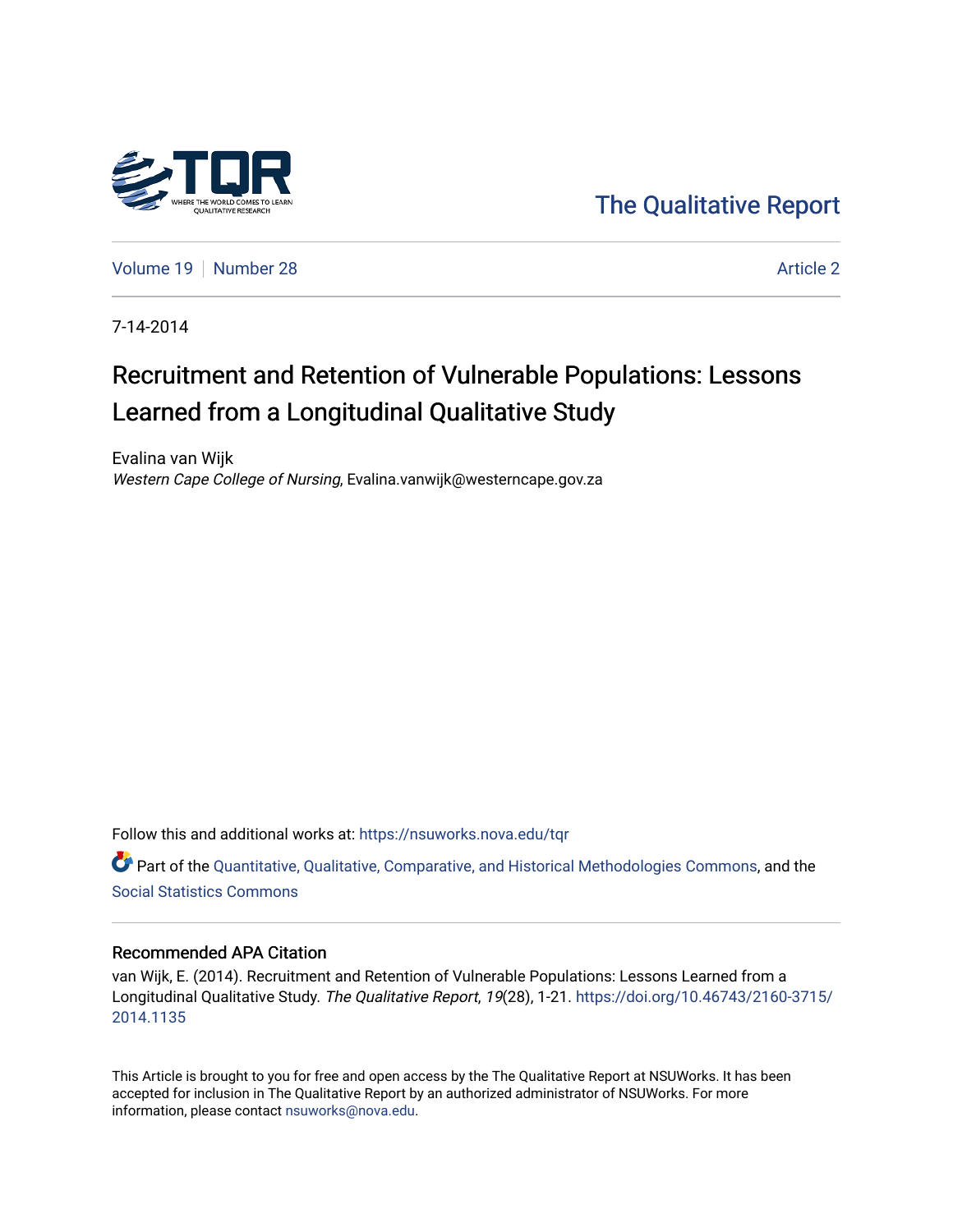# **Qualitative Research Graduate Certificate** Indulge in Culture Exclusively Online . 18 Credits

**LEARN MORE** 

### Recruitment and Retention of Vulnerable Populations: Lessons Learned from a Longitudinal Qualitative Study

#### Abstract

The main focus of the researcher's study was to examine the lived experiences of intimate partners of female rape victims within the first six months post rape. Yet, many publications describing longitudinal qualitative studies of sexual assault fail to provide a detailed report on the processes followed, the difficulties experienced, as well as the reasons for such difficulties. To fill theses gaps, in this paper, the researcher describes the strategies applied to recruit and retain the participants for the entire six-month period post rape. The lessons learned during recruitment and data collection are also described. The research question that guided the study was: what are the lived experiences of intimate partners of female rape victims during the six months following the rape? The selection of study participants involved purposeful sampling. After providing their informed consent, nine intimate partners of female rape victims living in Cape Town, South Africa, participated in four separate face-to-face, semi-structured interviews as follows: (a) within 14 days of, (b) a month after, (c) three months after and (d) six months after the rape. Recommendations were made for future researchers to make them aware of the difficulties encountered in accessing, recruiting, and retaining vulnerable populations in longitudinal studies, especially in the field of research into sexual violence.

#### Keywords

Recruitment and Retention, Vulnerable Populations, Longitudinal Study, Qualitative Research, Phenomenological Study, Sexual Violence Research, Male Intimate Partners, Lessons Learned

#### Creative Commons License



This work is licensed under a [Creative Commons Attribution-Noncommercial-Share Alike 4.0 License](https://creativecommons.org/licenses/by-nc-sa/4.0/).

#### Acknowledgements

Acknowledgements: The study was funded by The African Doctoral Dissertation Research Fellowships Program and The Margaret McNamara Research Foundation.

Conflict of Interest: The editor-in-chief has reviewed the conflict of interest checklist provided by the author and has determined that the author has no financial or any other kind of personal conflicts with this paper.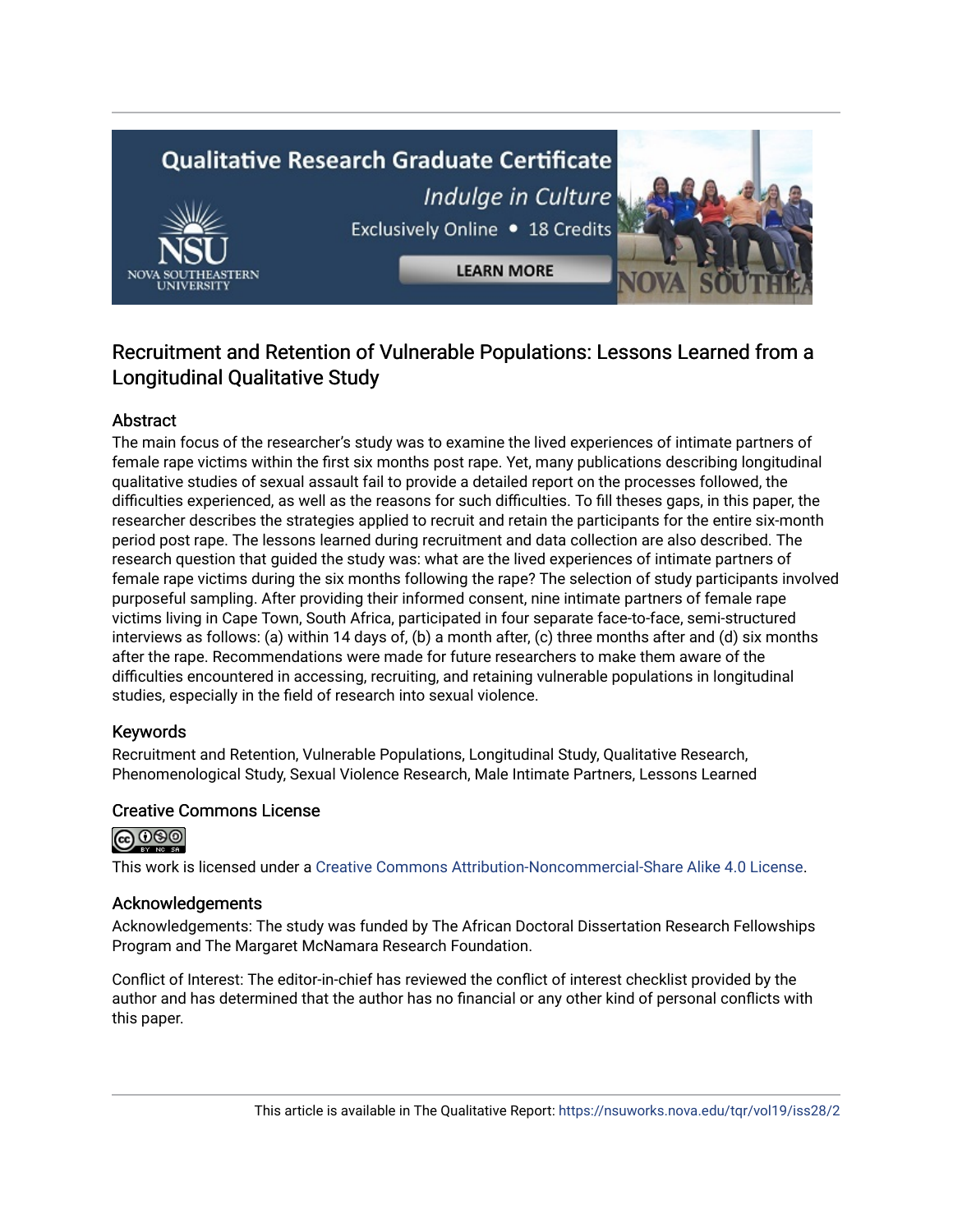

*The Qualitative Report* 2014 Volume 19, Article 56, 1-21 http://www.nova.edu/ssss/QR/QR19/vanwijk56.pdf

## **Recruitment and Retention of Vulnerable Populations: Lessons Learned from a Longitudinal Qualitative Study**

Evalina van Wijk

Western Cape College of Nursing, Athlone, Cape Town, South Africa

*The main focus of the researcher's study was to examine the lived experiences of intimate partners of female rape victims within the first six months post rape. Yet, many publications describing longitudinal qualitative studies of sexual assault fail to provide a detailed report on the processes followed, the difficulties experienced, as well as the reasons for such difficulties. To fill theses gaps, in this paper, the researcher describes the strategies applied to recruit and retain the participants for the entire six-month period post rape. The lessons learned during recruitment and data collection are also described. The research question that guided the study was: what are the lived experiences of intimate partners of female rape victims during the six months following the rape? The selection of study participants involved purposeful sampling. After providing their informed consent, nine intimate partners of female rape victims living in Cape Town, South Africa, participated in four separate face-to-face, semi-structured interviews as follows: (a) within 14 days of, (b) a month after, (c) three months after and (d) six months after the rape. Recommendations were made for future researchers to make them aware of the difficulties encountered in accessing, recruiting, and retaining vulnerable populations in longitudinal studies, especially in the field of research into sexual violence. Keywords: Recruitment and Retention, Vulnerable Populations, Longitudinal Study, Qualitative Research, Phenomenological Study, Sexual Violence Research, Male Intimate Partners, Lessons Learned*

#### **Introduction**

Most research on sexual assault issues reflects a focus on female rape victims. The phenomenon of the male intimate partner of the female rape victim and ways to address his needs after the event are under-researched areas globally and especially in South Africa, where the incidence of rape is high. (Jacobson, 2009). The main focus of the researcher's study was to examine the lived experiences of intimate partners of female rape victims within the first six months post rape. The research question that guided the study was: what are the lived experiences of intimate partners of female rape victims during the six months following the rape?

Various authors have alluded to the fact that the successful recruitment and retention of participants are some of the most challenging phases of any longitudinal research project (Aitken, Gallagher, & Madronio, 2003; Dowling & Wiener, 1997; Rumptz, Sullivan, Davidson, & Basta, 1991). Planning the methodology requires extensive work (Connop & Petrak, 2004). Yet, many publications describing longitudinal qualitative studies of sexual assault fail to provide a detailed report on the processes followed, the difficulties experienced, as well as the reasons for such difficulties (Campbell, Sprague, Cottrill, & Sullivan, 2011).

The study described in this paper was the first in South Africa to examine the phenomenon from a nursing viewpoint and over an extended period. It describes the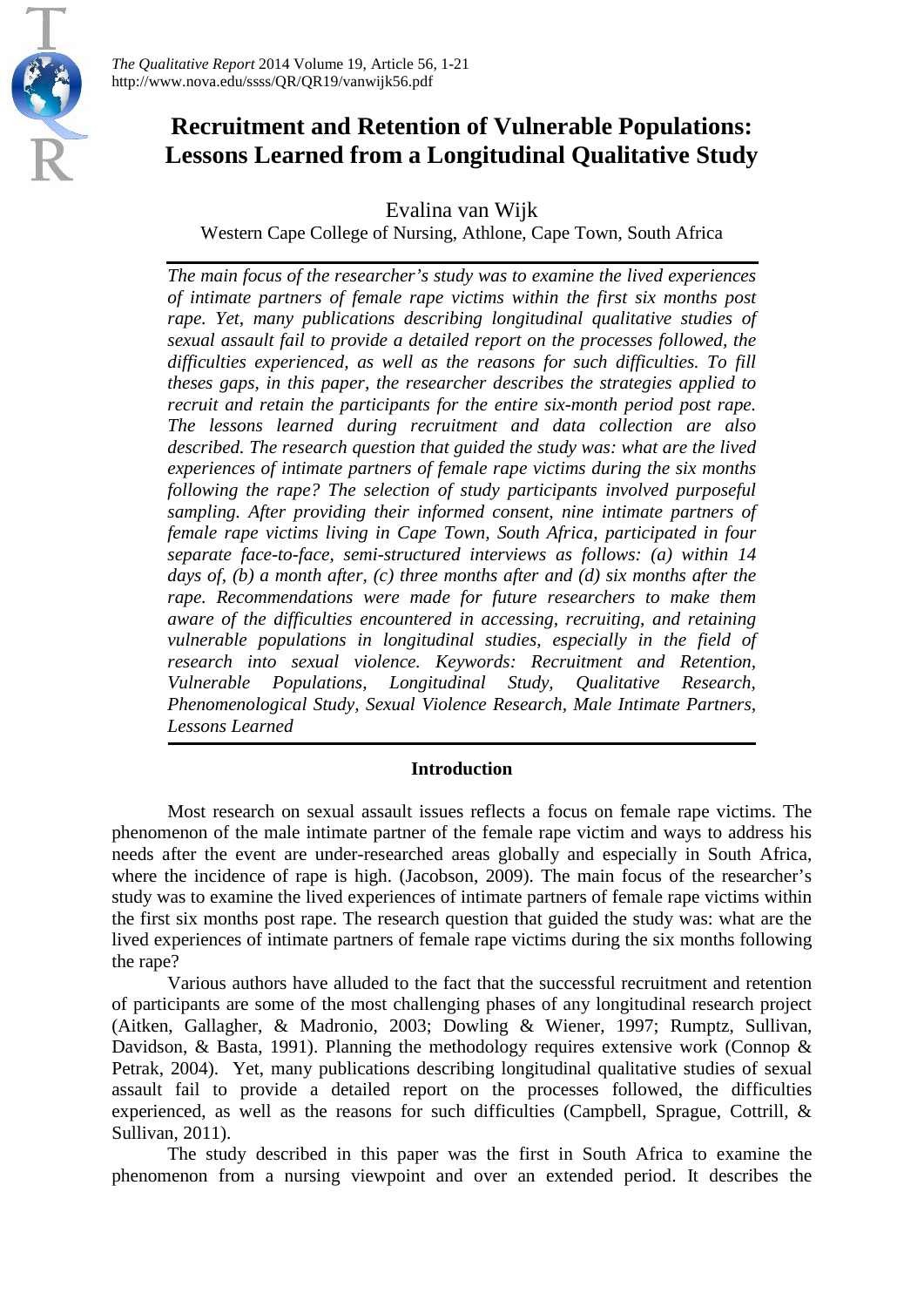processes followed to recruit and retain intimate partners of female rape victims six months post rape in a qualitative, longitudinal, phenomenological study, conducted between 2007 and 2010.

The lessons learned during recruitment and data collection are also described. Nine participants eventually completed all four of the planned interviews over the six-month duration of the study. This paper includes a survey of the available literature pertaining to the challenges researchers may encounter when using a longitudinal research design.

#### **Literature Survey**

No established single approach to conducting longitudinal qualitative research exists, but the focus is on the collection and analysis of data on more than one occasion over a specified period (Polit & Beck, 2004).

Longitudinal studies require motivated participants who can commit themselves for the duration of a study; sample attrition occurs because participants may lose interest in the study (Aitken et al., 2003). To accomplish the eventual goal of a study, a plan should be developed to recruit and keep participants in the study until its completion (Keith, 2001).

A properly planned recruitment strategy can avoid delayed or inefficient recruitment and losing a significant portion of a cohort during the follow-up period. Such events not only present ethical challenges and frustration for the researcher but also pose a risk to the interpretation and internal and external validity of research findings (Bonk, 2010; Davis & Addis, 1999; Gonder-Frederick, 2008). Longitudinal studies are costly, have time constraints, and can unnecessarily preoccupy staff; hence, adequate funding needs to be sought early in the research process (Dutton, Holtzworth-Munroe, Jouriles, McDonald, Krishnan, McFarlane, & Sullivan, 2003; Gul & Ali, 2010; Loftin, Barnett, Bunn, & Sullivan, 2005, Watson & Torgerson, 2006).

Other workers have identified a subject's insufficient understanding of the study purpose or procedure, or unpleasant experiences as a result of previous study participation, a lack of interest, transport issues, sickness, and not wanting to be bothered as reasons for recruitment difficulties (Deane & Degner, 1998; Shaughnessy, 2002).

Various factors may have an effect on a participant's decision to withdraw from, or fail to complete a research study. These include competing life demands, logistical or financial problems, lack of motivation or commitment, inflexible timing of appointments with study staff for data collection, complicated and cumbersome record-keeping and paperwork associated with a study, or other discomforts associated with the research design (El-Khorazaty, Johnson, Kiely, El-Mohandes, Subramanian, Laryea, Murray, Thornberry & Joseph, 2007; Parra-Medina, Antonio, Smith, et al., 2004; Tansey, Matte, Needham, & Herridge, 2007).

Factors such as unemployment, low income, lower education, awareness of poor health, and substance abuse are also possible risk factors for higher drop-out rates (Allen, 1996; El-Khorazaty et al., 2007; Hansen, Collins, Malotte, Johnson, & Fielding, 1985; Harris, 1998, Heidrich, 1994; Siddiqui, Flay, & Hu, 1996). A characteristic predictor of dropout appears to be age, with younger participants, under the age of 50 years, at a significantly higher risk of dropping out than older participants.

To address the problems associated with participant drop-out and to keep them motivated to attend their follow-up interviews, several strategies can be considered. One important strategy is to establish and maintain a trusting relationship between the researcher and study participants, particularly around the question of confidentiality (Case, Naughton, Lesser, Rapp, Vitolins, Sheidler, Enevold & Shaw, 2010; Nishimoto, 1998). The researcher should have professional integrity, the ability to be respectful, tolerant, tactful, and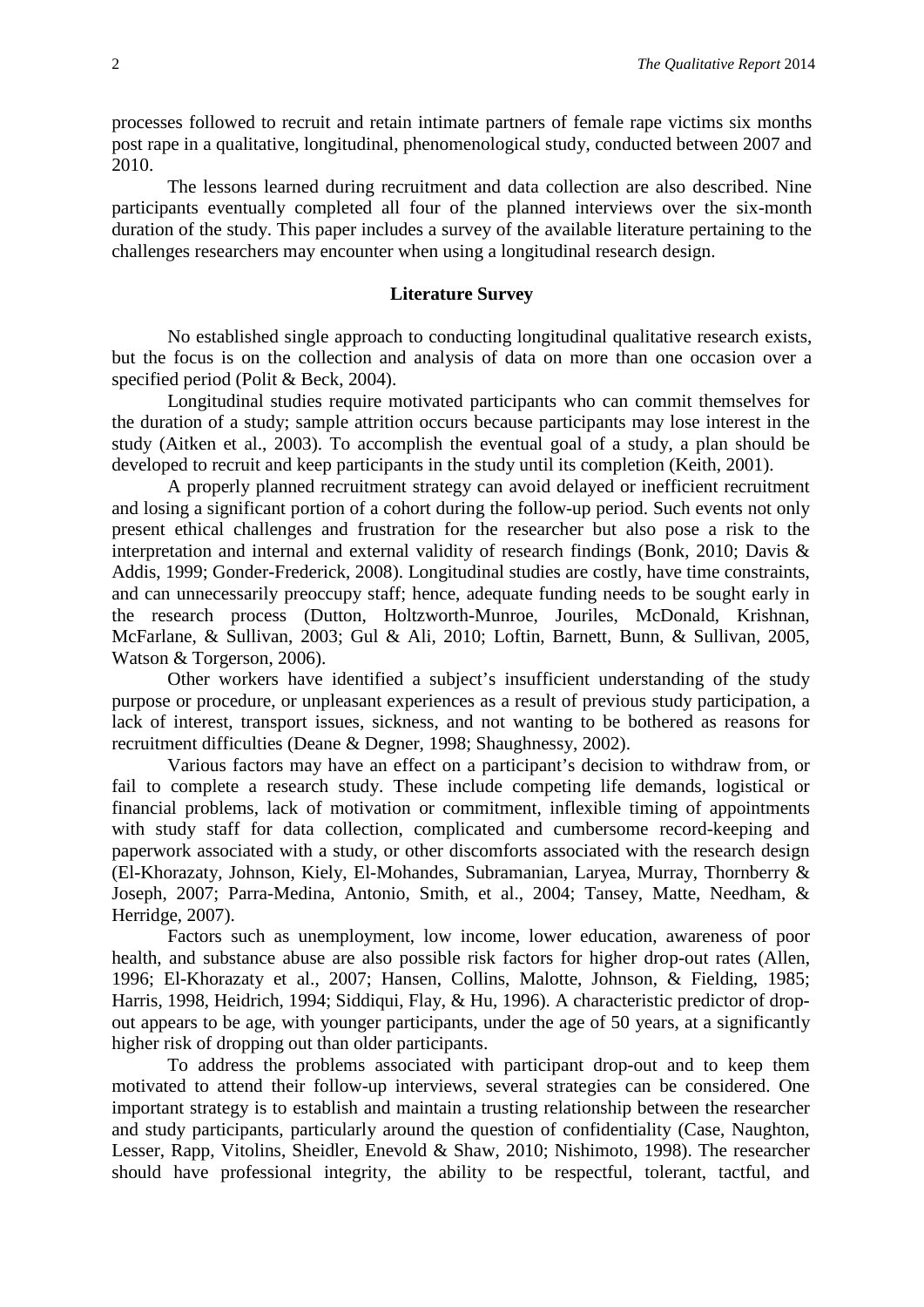approachable, should always show a caring and compassionate attitude, and should be familiar with the complexity of the phenomena of interest and the target population (Patel, Doku, & Tennakoon, 2003).

On-going communication, informing participants of the goals of the research, what is expected of them, and showing respect and flexibility for the participants' time and expressions also encourage motivation (Given, Keilman, Collins, & Given, 1990; Good & Schuler, 1997; McKenzie, Tulsky, Long, Chesney, & Moss, 1999).

An important strategy for locating participants for their follow-up interviews is to employ baseline tracking procedures (Wright, Allen, & Devine, 1995). These should be implemented during the first interview, requiring the collection of detailed locator information on the participant, such as home address, phone number, email address, and social security number. Contact details of the participant's family members or members of their personal networks should also be sought (Cottler, Compton, Ben-Abdallah, Horne, & Claverie, 1996; Scott, 2004; Ziek, Beardsley, Deren, & Tortu, 1996).

Subjects should be motivated and educated about project goals, the reasons for follow-up interviews, and how interview data will be used (Scott, 2004; Wright et al., 1995). Providing a project identification card and developing a catchy project title that subjects will remember, as well as issuing debit cards that allow respondents' payments to be sent electronically, are other useful strategies (Des Jarlais, Perlis, & Settembrino, 2005).

Follow-up procedures may involve an interviewer or team approach to reconnect with the participant after the baseline interview, sending mail reminders, or calling with follow-up interview dates (Cottler et al., 1996; Ziek et al., 1996). Occasionally, follow-up may require intensive tracking of participants, using locator information and agency contacts. Regular staff meetings and engaging in creative team work pertaining to retention and tracking of participants are useful (Leonard, Lester, Rotheram-Borus, Mattes, Gwadz, & Ferns, 2003). Both nonmonetary incentives, such as mugs or key chains with the project logo, and reasonable incentive payments can build interest and motivation for follow-up interviews (Leonard et al., 2003, Streiner, 1990). Retention of participants may be improved by maintaining research field stations in targeted neighborhoods where participants may informally visit or be formally interviewed, as well as providing subjects with toll-free phone numbers that connect to project staff (Des Jarlais et al., 2005; Wright et al., 1995).

The experiences described by other researchers of the difficulties encountered during recruitment and retention of participants in longitudinal studies can be instructive. For instance, Ziek et al. (1996), in a study of 409 urban "crack" users, found a 6-month follow-up rate of only 70%. Persons who were younger, homeless, male, or using higher levels of "crack" were the most difficult to track. In contrast, Pollio, Thompson and North's (2000) longitudinal study of 118 homeless youth, which recorded a 6-month follow-up rate of 59%, showed that older youth were more likely to be lost during follow-up. These studies suggest that built-in strategies are necessary components of longitudinal research designs that focus on participants who may be relatively more difficult to keep track of.

The recommendations of Kilanowski (2006, p. 253), Van Teijlingen and Hundley (2001, 2002) and De Vos, Strydom, Fouche and Delport (2005) provide valuable insights into the importance of conducting a pilot study prior to the main study. This allows researchers to filter out possible problems in the study design. Conducting sexual violence research, in particular, presents multi-faceted ethical and practical challenges which may be identified and addressed during the pilot study (Ellsberg & Heise, 2005). One strategy that could be explored during the pilot phase is how to compensate participants for the time and effort expended in attending interviews (Sullivan & Cain, 2004).

Furthermore, the methodology of recruitment and retention of vulnerable populations participating in qualitative longitudinal studies in South Africa, such as men involved in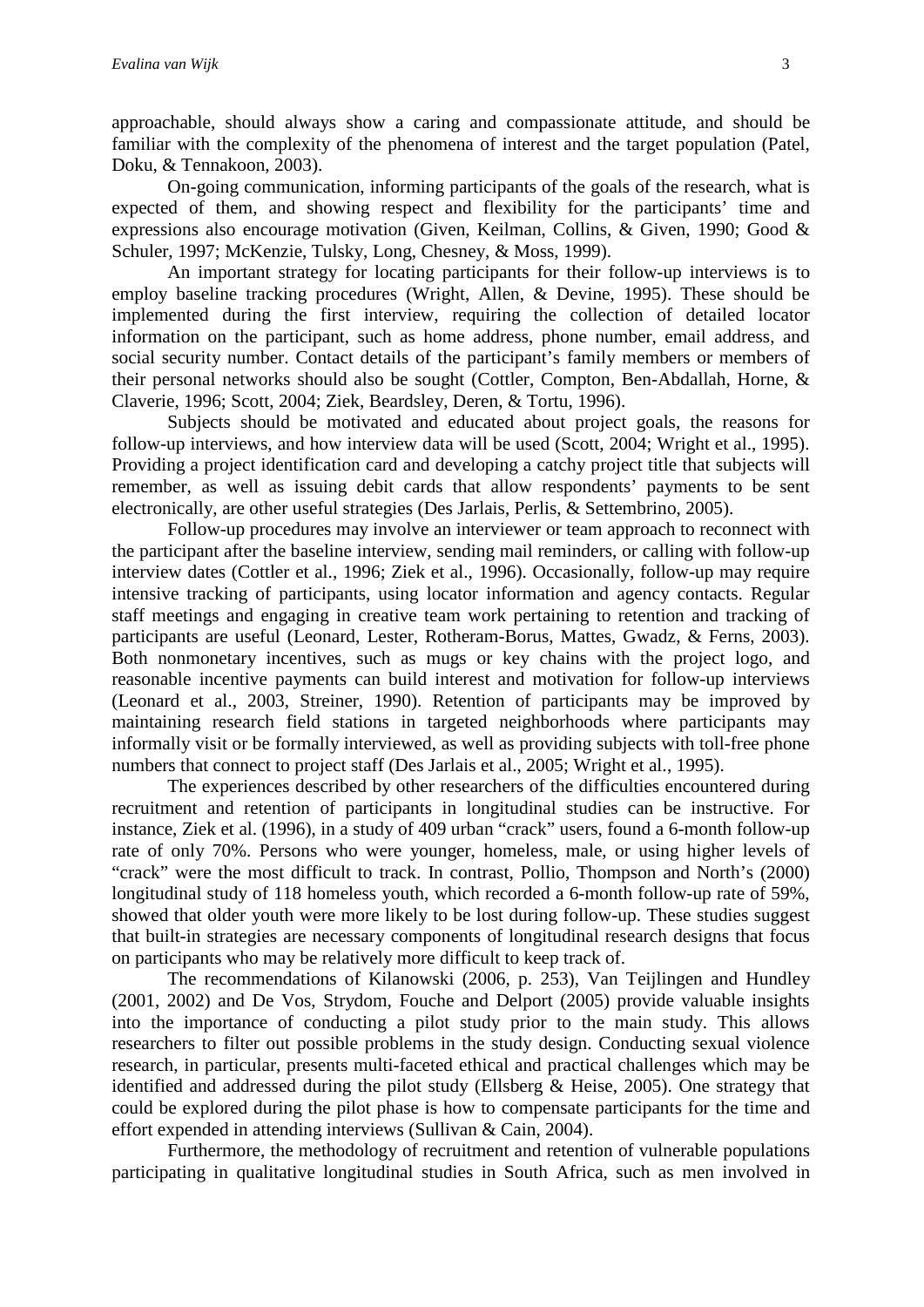sexual assault research, is not well described. Against the background of the study in question, this report endeavors to explore some of the methodological challenges encountered.

#### **Research Design and Process**

A longitudinal inquiry, using hermeneutic phenomenology, was used to investigate the lived experience of male intimate partners of female rape victims in Cape Town. Three types of longitudinal research designs are useful in examining the features of people at more than one time: these are cohort, trend and panel studies. Cohort studies involve examining specific sub-populations, generally age-related, over time. In cross-sequential designs, involving two or more age cohorts, researchers study different cohorts over a period to detect generational (cohort) changes over time. In panel studies, researchers use the same people to supply data at two or more points in time (Polit & Beck, 2004).

The current study used the panel type because the approach can produce extremely valuable information (Molloy, Woodfield, & Bacon, 2002). The study population consisted entirely of intimate partners of female rape victims who received treatment at the Thuthuzela Rape Care Centre (TRCC) in Cape Town, South Africa, during the study period (February 2008 to August 2009). Follow-up of each study participant occurred over six months.

An interpretive longitudinal inquiry generally involves a small sample of up to ten people from whom researchers systematically collect data over a period (De Vos et al., 2005). In the current study, the period chosen was the first six months after an intimate partner learnt of the rape event, whether he witnessed the event or not. This period was seen as sufficient to study the meaning of their experiences after the rape; people's behavior becomes meaningful and understandable in the context of their lives and the lives of those around them (De Vos et al., 2005).

The final sample for this study was nine men, of whom the first two, who had similar characteristics to the participants in the main study, participated in the pilot phase. Their data were analysed with the whole study data, which is an accepted practice provided that the sampling frame and methodologies are the same. This can increase the efficiency of the main study (Thabane, Jinhui, Chu, Cheng, Ismaila, Rios, Robson, Thabane, Giangregorio, & Goldsmith, 2010).

Study participants were purposefully sampled and recruited in to the study if they were in an intimate relationship with a female rape victim before and immediately after the rape event (as revealed by the rape victim to the nursing staff at the rape centre), were older than 18 years and were able to communicate in one of the languages commonly spoken in Cape Town.

Estimating the required sample size is one of the most important aspects of the recruitment process. On the one hand, if a sample size is too small, it could lead to studies which are unethical or wasteful. For example, the results may show certain themes which emerged, but if no data saturation was achieved, the outcome of the study would be misleading. On the other hand, a sample size that is too large leads to unnecessary expenditure of time, effort, and finance (Patel et al., 2003). In the study described, purposeful selection of 12 participants occurred initially, though due to sample attrition, the sampling process was extended to improve data quality; of the ten intimate partners who entered the main study by August 2008, seven did not attend their second and subsequent interviews. Of five further potential participants, only two entered the study. Nine participants eventually completed all four planned interviews successfully. Analysis of the data from the recruits who did not complete all four interviews was not performed because the objectives of the longitudinal design were not met.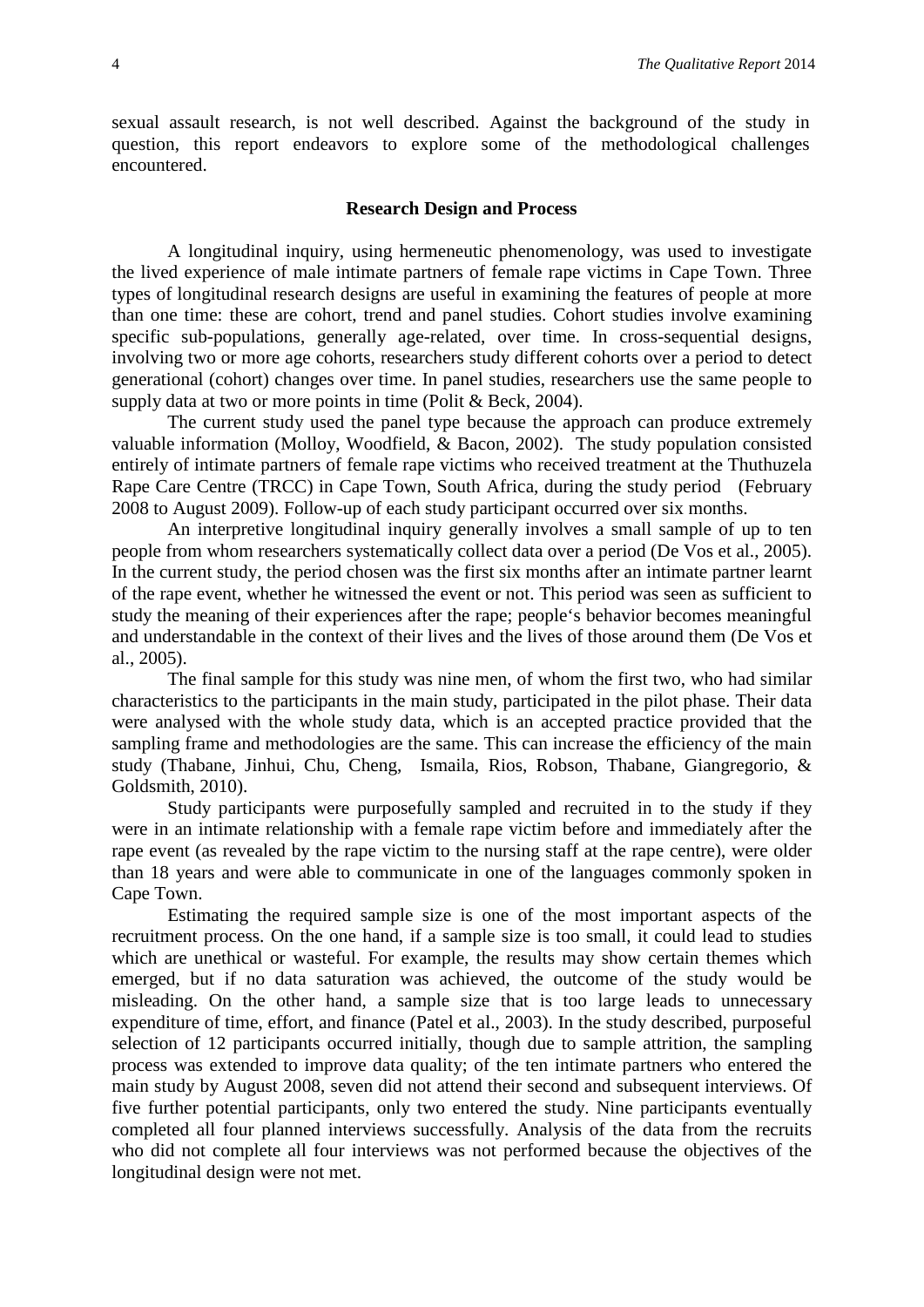Recruitment is seldom a solitary exercise as most research studies of human participants involve working with other health care professionals (Patel et al., 2003). Establishing and maintaining collaboration with fellow professionals at the selected recruitment site was crucial. At first, the clinical managers of this facility were informed by letter of the purpose and significance of the study and that the necessary ethical clearance had been obtained. Once their consent was given, a meeting was held with the medical and nursing staff of the rape care centre to brief them on the purpose of the study, the recruitment procedure, of the inclusion criteria for selecting participants, projected duration of the study, and the role of the researcher in the study. This was an important activity to ensure cooperation of the staff in identifying suitable rape victims and addressing potential areas of confusion.

To gain access to the intimate partner through the rape victim, the attending medical or nursing staff at the TRCC identified female rape victims who were in an intimate relationship with a partner of any gender, as disclosed by the victim. This was done either directly after the rape or at their 72-hour follow-up visit. The staff members were requested to inform victims gently of the nature of the study and to ask, without any coercion, whether they would want to meet with the researcher. If the response was affirmative, the victim was seen in a private room and the purpose of the study was explained verbally and by means of an information document. She could afterwards choose to discuss the study with her intimate partner, who was later recruited after voluntarily contacting the researcher telephonically within 14 days of learning of the study, and after expressing willingness to participate in four interviews over a period of six months.

Irrespective of how convincing a researcher is in explaining the purpose and details of a study, it cannot be assumed that male intimate partners will automatically give consent and commit themselves to participate (Sterling & Peterson, 2004). Those intimate partners who did make contact and who expressed an interest but appeared uncertain about the time commitment required were advised rather not to proceed.

Individual appointments were set up to enroll the potential participants who continued to express an interest in the study. At this meeting, the researcher explained the aims of the study and also explained the researcher's role and responsibilities as far as ethical considerations in the research process were concerned. Specific focus points were anonymity and confidentiality, informed consent, and how the information gained would be handled and disseminated. Permission was sought to use a digital audio recorder, and participants were reminded of their right not to answer questions with which they did not feel comfortable and of the option to withdraw from the study without giving a reason.

Using Ricoeur's hermeneutical phenomenological approach, the researcher disclosed to herself all assumptions, biases and pre-suppositions she had regarding the phenomena prior to entering the study. Furthermore, this approach, together with the philosophical underpinnings of qualitative research, requires that the self becomes part of the research process (Streubert & Carpenter, 1999).

In phenomenological research, the interview approach is regarded as a primary data collection method, irrespective of whether participants decide to exclude some painful experiences (Walters, 1995). Although interviews are time-consuming and costly, the only way that participants will share their experiences with a researcher is when the latter becomes a part of the participant's life (Becker, 1992).

Due to the vulnerable status of intimate partners, a pilot study was necessary to determine whether the planned research methods for accessing, recruiting and interviewing intimate partners within the first two weeks after the rape of their female partners were appropriate and ethically sound. This approach would allow for timely modifications before the main study (Ulin, Robinson, & Tolley, 2005). Two intimate partners participated in the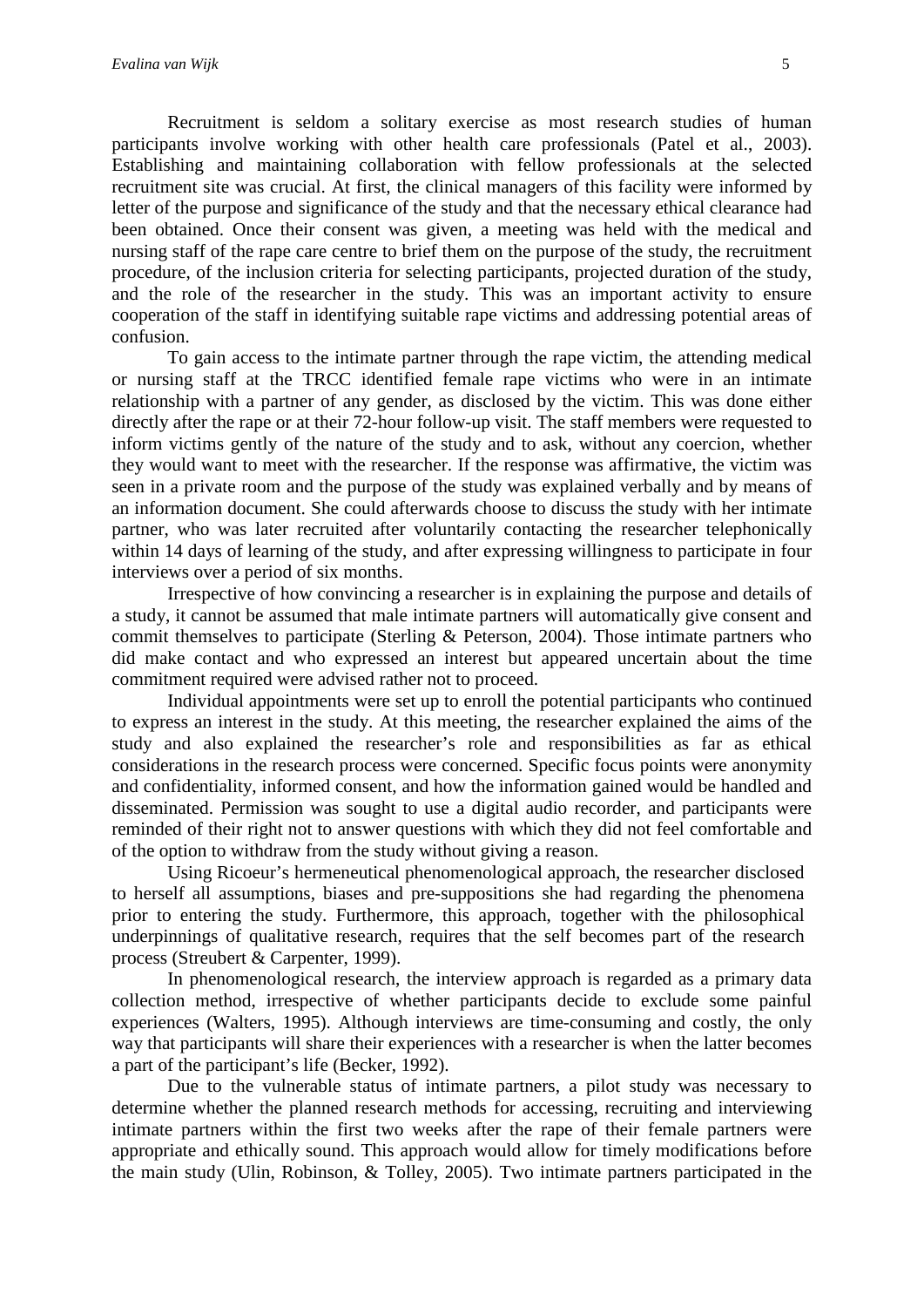pilot study between February and July 2008. The process followed during the pilot phase was executed in a similar manner for the main study.

A flexible semi-structured interview schedule, consisting of a set of open-ended but pre-determined questions, functioned as a guide to interview each participant four times over six months. To minimize drop-out, all four interviews were to be similar in structure (audiotaped, one-on-one). Interviews were conducted within the first fourteen days after the rape of the intimate partner, at the end of the first month and after three months (Van Wijk 2012). The last interviews were conducted at the end of six months following the rape of the intimate partner. Flexibility of scheduled visits is a key factor in retaining research participants over time (Tansey et al., 2007). However, since the researcher and eight of the nine participants were employed full-time, the scheduled interview times over the study period were adhered to as closely as possible.

Data was either collected in the early evenings or over weekends. Since the participants preferred not to be interviewed in or near their homes, where their partners were raped, the interviews were conducted at a location that was most convenient to them; either at the researcher's home or work place. All interviews were conducted in English, with the assistance of an isiXhosa-speaking interpreter for the Xhosa participants. Interviews lasted between 1-2 hours and were digitally recorded. At the end of each interview session, the researcher repeated and summarized the views of the participants.

The questioning line at the first interview was: "Your partner was raped on [date]. Please tell me how you felt when you first heard about it. Have you experienced any changes both within yourself and between you and your partner since the incident?" Subsequent interviews were based on the analysis of data collected during the previous sessions and included more in-depth, follow-up and probing questions, where necessary. Although some participants talked freely without prompting, individualised probing helped to clarify and verify details pertaining to their experiences.

During the final interview sessions, the interview questions were introduced differently: "It is now six months since your partner was raped. Last time you said [depending on responses from previous interview session]. Today, I would like us to talk about how you are feeling now." Probing and active listening was used to encourage the participants to elaborate on their overall positive and negative experiences, and to examine how they understood their experiences and feelings about the rape of their intimate partners.

Data was transcribed and analysed within 24 hours following the interview because the preliminary findings informed the questions for subsequent sessions for each participant. Field notes were also used to collect data. During or directly after the interviews, the field notes were recorded. The field notes involved explaining and describing observations made during the interview, such as gestures and tone of voice, since audio-tapes cannot capture non-verbal cues (Babbie & Mouton, 1995). Personal feelings about each interview were recorded and typed shortly afterwards and filed under each participant's study number, together with the transcript of the audio-taped interview, as proposed by Speziale and Carpenter (2003). One of the researcher's supervisors, who is fluent in English and isiXhosa, verified each of the transcriptions, which ensured the integrity of the data and protection of the participants' narratives. No discrepancies became apparent between the English and isiXhosa versions.

Although it was explained to each recruit that they may not benefit personally from the research, an unintended by-product of their participation was the opportunity to speak to someone about their issues, which was of great value to them. This establishment of trust with the investigator as time progressed was also described by Julion, Gross and Barclay-McLaughlin (2000). Despite a high dropout after the first interview and the language problem which continued to result in lost opportunities for faster recruitment, the final sample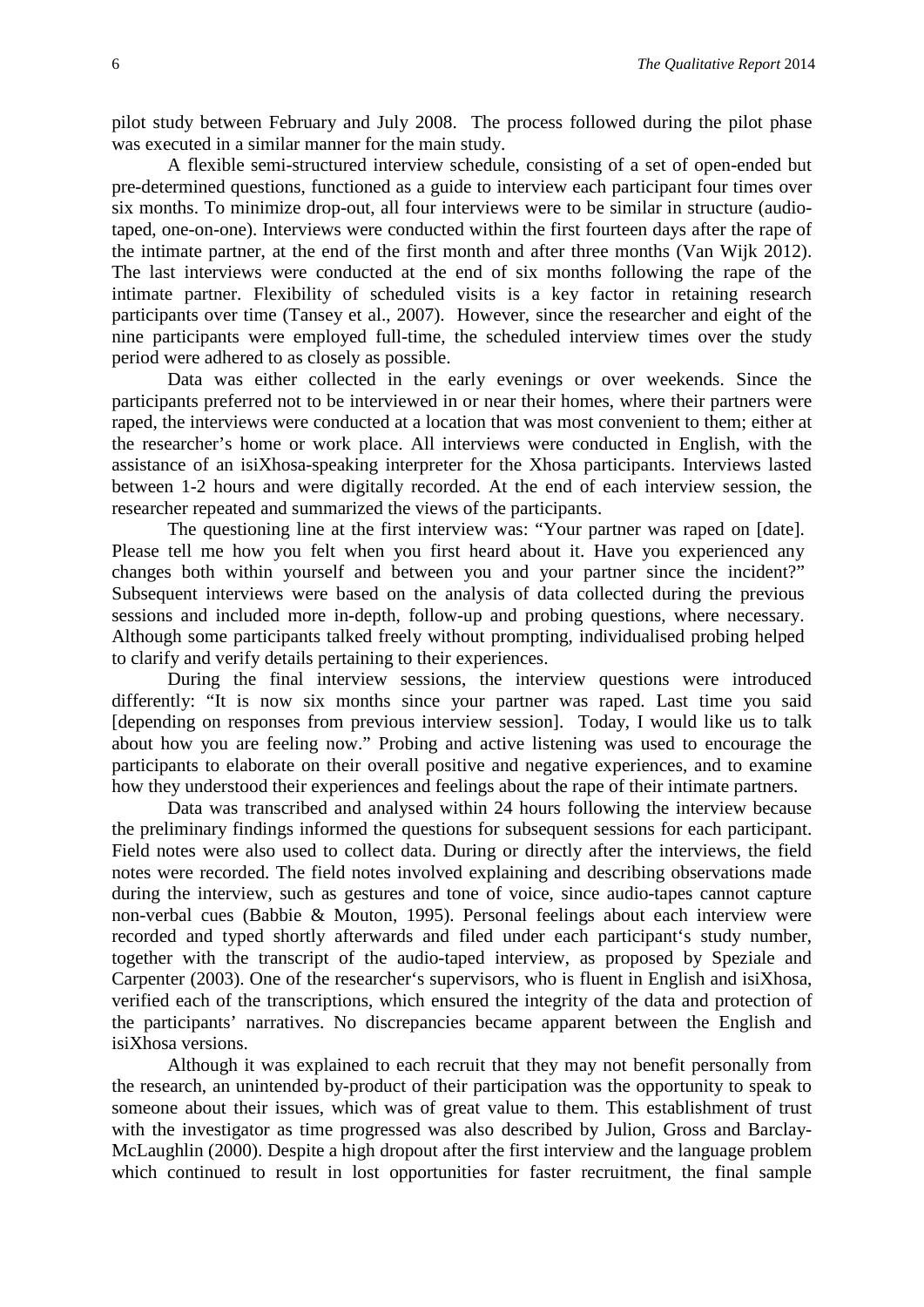consisted of nine male intimate partners of female rape victims who completed all four planned interviews.

The following strategies were pertinent in maintaining participation of recruits:

#### **Locating Participants for Follow-Up Interviews**

Throughout the study, regular contact took place with participants, by phone, to maintain continued interest in the study. Nevertheless, following up research participants over time is time-consuming and expensive. Although some attrition in longitudinal research is unavoidable, sufficient planning to avoid early attrition before recruitment is completed, and to maximize retention of the participants for their follow-up interviews, has its rewards (McFarlane, 2007; Ribisl, Walton, Mowbray, Luke, Davidson & Bootsmiller, 1996).

If potential participants left a "please call me" sms message, they were contacted immediately because the longer they had to wait to hear from the researcher, the sooner they might lose interest in participation. Another tracking strategy used was to ask participants early on to provide the names, addresses, and phone numbers of two people who would know of their whereabouts during the study and whom the researcher could contact if necessary. The request to inform the researcher of any change in contact details was repeated after each follow-up interview, and they were asked to confirm their own as well as their social network's contact details to update their personal files. Cellular messages were sent to participants to remind them of the date of their next interviews. Despite these efforts, contact was lost with some individuals. Repeated attempts were made to re-establish contact telephonically.

Each participant was interviewed four times and after each interview the participant received a business card with the researcher's contact details, the date of their next interview, as well as previously agreed upon financial reimbursement for their time and travelling costs. Obtaining the participants' home addresses was easy since most of them provided this without hesitation and gave consent that the researcher might visit them, without a nursing uniform or identification cards. This strategy held implications for the safety of the researcher and the participants, since most of them lived in high-crime suburbs. Fortunately, a home visit to re-establish contact was necessary with only two participants and went off without incident.

Patel et al. (2003) have found that while some participants take part in research voluntarily, with the hope that this will bring them direct therapeutic benefits or will ultimately improve treatment for future clients, others might be hesitant to enroll in a study unless they can understand its relevance. Research participants may also want to know the outcome of a study in which they participate (Ryan & Hayman, 1996). Throughout the current study, the importance of compliance for producing potentially relevant results was stressed. At the beginning of each interview the interviewer reiterated why the research was being conducted and how it could one day benefit other intimate partners in similar situations.

#### • **Sensitivity to the participant's emotional life**

The professional obligation of nursing remains humanitarian and each client under nursing purview may be perceived, to some degree, as being vulnerable (Ulrich, Wallen, & Grady, 2002). Moreover, since the study was conducted from a mental-health nursing perspective, the participants were regarded as a category of vulnerable people. Therefore, in studies of sexual behavior, interviews often build up to more sensitive topics by starting with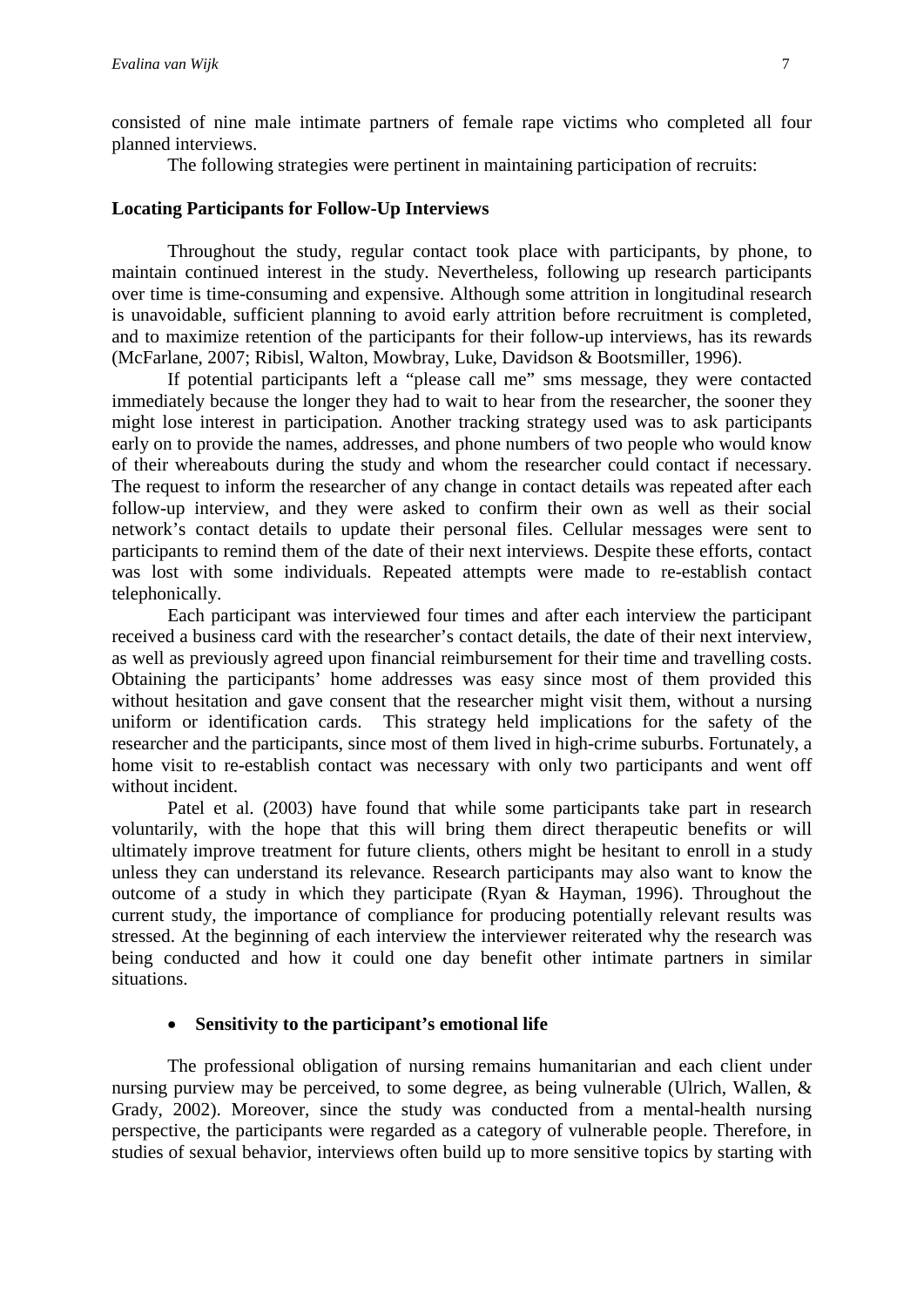less threatening issues such as the participants' demographic background (Elam & Fenton, 2003).

Due to the sensitive nature of the current study and the emotional state of the participants, additional strategies were put in place to deal with the participants' immediate and ongoing emotional needs. Identified stressors were resolved in a timely manner and regular contact was maintained with participants, so that they could be referred to crisis support services, where necessary, even after the study was completed.

#### • **Ensuring participants' safety**

Most of the rapes took place in informal densely populated, high-crime peri-urban shanty town settlements within the catchment area of the designated rape centre. It was considered safer, by both the researcher and the individual participants, not to conduct interviews in their own living spaces. The aim was to protect their anonymity and confidentiality at all times to ensure their personal safety. When attempts to contact a participant were unsuccessful, their social networks were used to trace them. Despite these efforts, less than half of the initial number of recruits remained in the study after six months.

#### • **Strategies to keep participants motivated**

Every potential recruit was supplied with a study information document written in a non-technical style and translated into the three languages commonly spoken in the city in order to make the study comprehensible and culturally appropriate. In addition, refreshments were provided because of the length of the interviews and since some participants came directly from work.

Regular follow-up calls were made to keep the participants motivated throughout the study. Contact details were updated from the second scheduled interview onwards. Interview dates were carefully diarized so that a reminder one week, as well as one day, before an interview could be sent telephonically. Although it was a time-consuming and labourintensive effort, these reminders helped to maintain motivation and retention in the study, without coercion of any sort. It was always necessary first to identify the person answering the phone, since cellular phones (or their sim cards) appeared to change hands surprisingly often in the communities where the participants lived.

#### • **Providing monetary incentives**

Although various factors may have an impact on an individual's decision to participate in research studies, several authors report the use of incentives to encourage participation, with the most tangible and effective incentive being money (Cooley, Sarna, Brown, Williams, Chernecky, Padilla, & Danao, 2003; DiMattio, 2001; Gross & Fogg, 2001; Gross, Julion, & Fogg, 2001; Lyons, Carter, Carter, Rush, Stewart, & Archbold, 2004). However, deciding on the amount is difficult (McKenzie et al., 1999; Ribisl et al., 1996). Others have regarded the use of money as an incentive to encourage research participation in longitudinal studies as a form of coercion and a violation of human rights (Moore, 1997; Rudy, Estok, Kerr, & Menzel, 1994). In particular, offering monetary incentives to poor people could be considered as coercive (McKenzie et al., 1999).

In the current study, interviews lasted between one and two hours; many participants had to travel long distances by public transport to attend interviews. It was inconceivable not to reimburse participants at least for their travelling expenses, since they had no guarantee of deriving any other benefit from their participation. They received the equivalent of 7 USD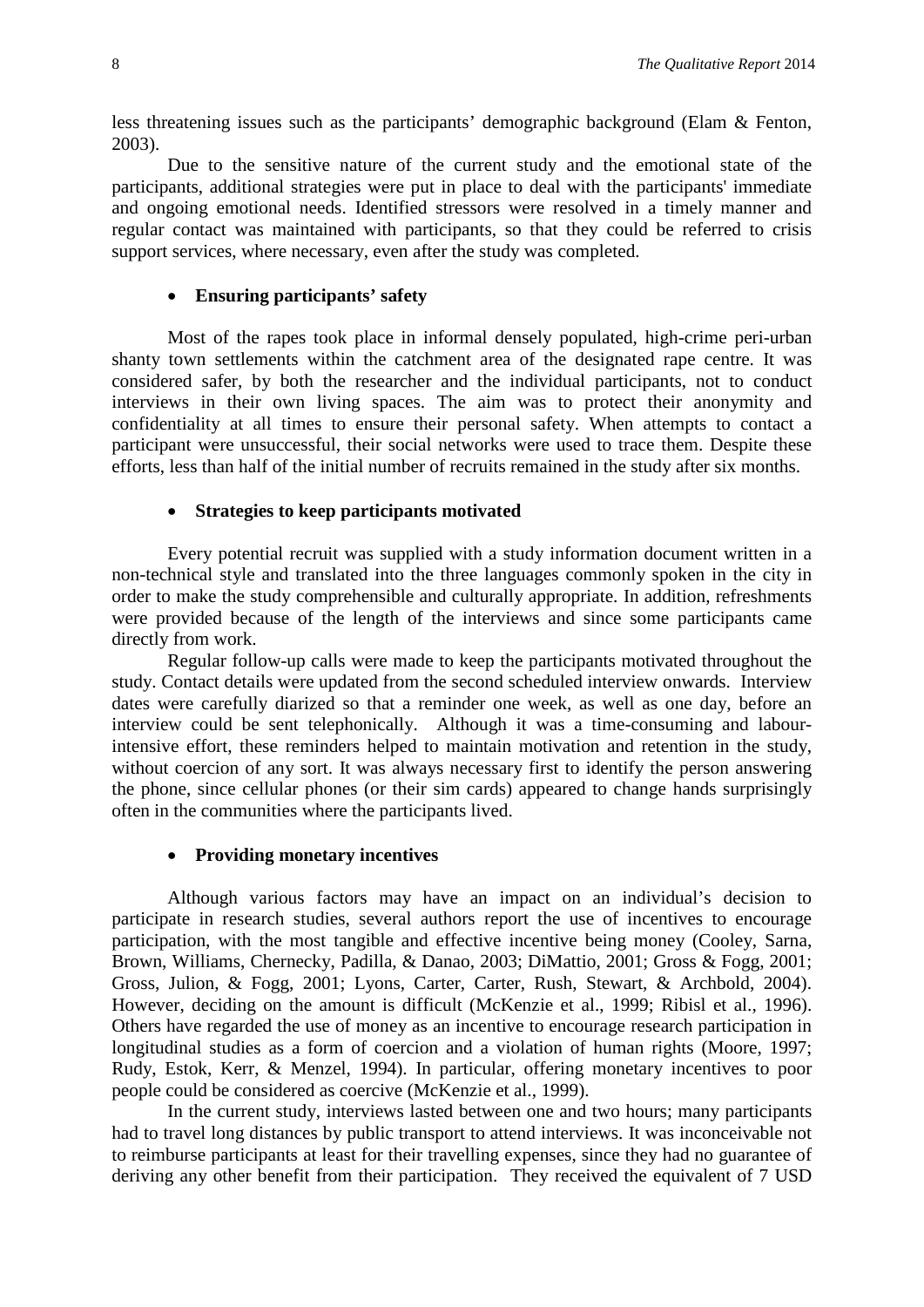per interview. Interestingly, no participant indicated that this financial compensation was his motive for deciding to enroll and remain in the study; instead, each participant saw it as an opportunity to share his life stories with someone who listened, and cared.

#### • **Planning for termination of researcher-participant relationship**

Terminating the research relationship is part of every longitudinal study. Strong bonds may develop between the researcher and research participants (Sterling & Peterson, 2004). In this study, the researcher was the first person with whom the participants had shared the details of their partners' rape. Engaging emotionally with these secondary victims of rape proved to be a challenge since a reciprocal bond of trust had developed. However, from the first interview, the length of the research study was explained and participants were prepared for termination of the research. At each subsequent interview, they were reminded of the number of remaining interviews and that if they should need further assistance after termination, services are available. During the last visit, ample time was devoted to reviewing what the participant had shared and to thank him for his participation in the study.

#### • **Ethical Considerations**

The ethical guidelines stated in the Declaration of Helsinki (Clayton, 2009) emphasize that researchers have a moral obligation to respect the rights of the participants to anonymity and confidentiality, to prevent harm to study participants, and to ensure the ethical principles of autonomy, beneficence and justice of medical research were applied. Informed consent involves participants who are capable of comprehending information about the proposed study and being aware of their power to participate voluntarily or to decline involvement in the research (Polit & Hungler, 1999). These ethical principles were strictly adhered to in the current study.

At the initial meeting, all participants were given information about the nature and significance of the study, both written and verbal, including the potential benefits and possible harm of participation. If they felt uncomfortable discussing certain sensitive issues during the interview, they were under no obligation to continue; they could withdraw from the study at any stage without penalty and without giving a reason. Participants were informed of how long they would need to co-operate and should they have any queries about the study, the researcher would address these immediately to clarify misconceptions. A trained interpreter would be available so that they could choose to participate in the interviews in English, isiXhosa or Afrikaans. A digital audio-tape recorder would be required to record interviews. The audio-tapes would be stored under secure circumstances (Gubrium & Holstein, 2001; Packer & Addison, 1989).

Potential participants were assured that the researcher was being supervised and were told with which academic institution the study was registered. The participants were also assured that all information would be treated confidentially and anonymously. A review of their thoughts from previous interview sessions would occur before continuing with the interview. The compact discs containing the interviews would be kept under lock and key for six months after publishing the findings. Thereafter, the discs would be erased and the notes taken during data collection would be burned. The underlying rationale for such assurances was to reduce anxiety or misconceptions about the study and confidentiality issues (De Vos et al., 2005). Participants received a copy of their signed Informed Consent document for study participation and the original form was retained in a file. For each subsequent interview, the participants provided verbal consent.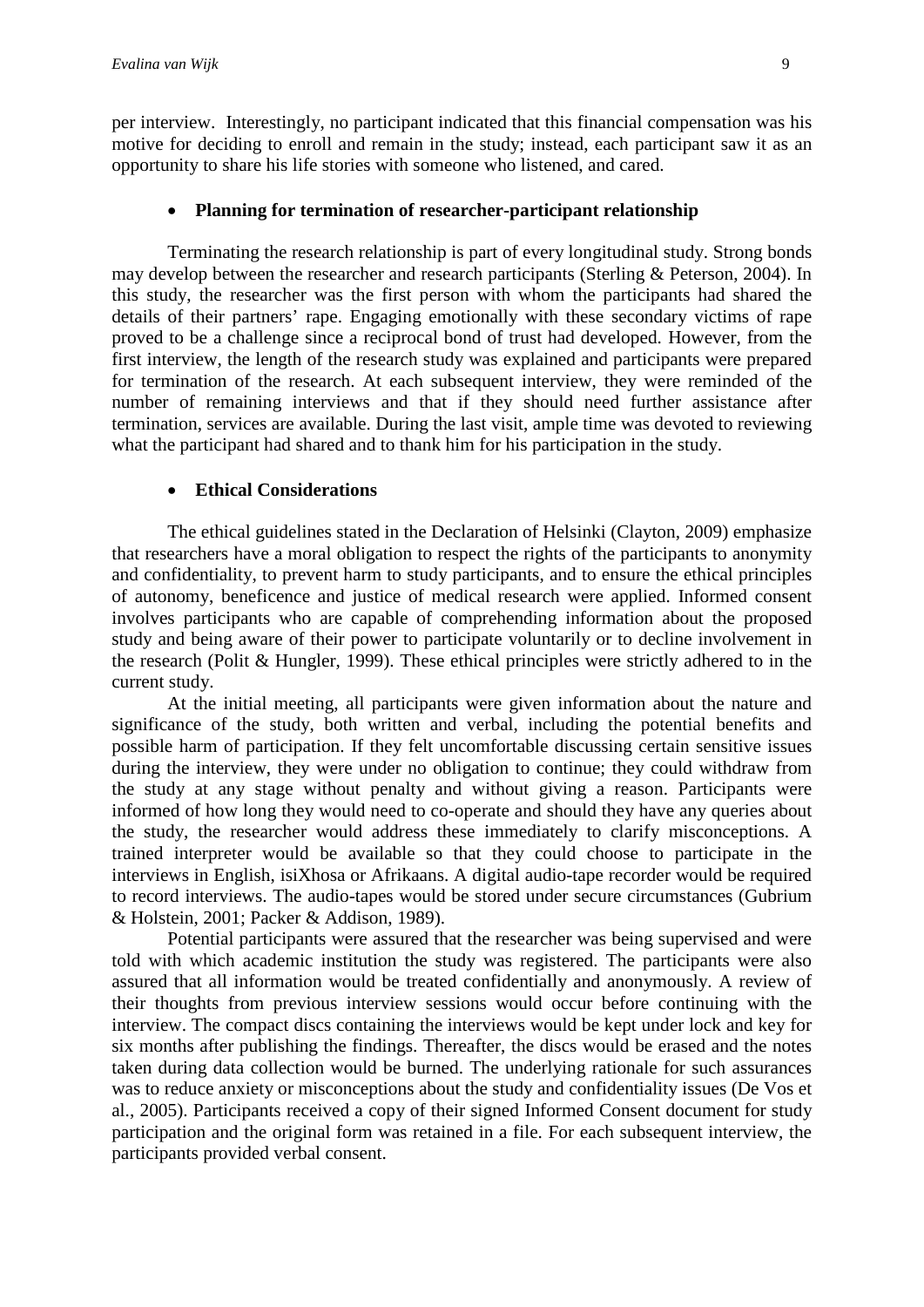Another ethical principle of medical practice is beneficence, which involves treating participants with respect and dignity. As a corollary, the term nonmaleficence agrees with the Hippocratic duty of doing good to others and doing no harm (Polit & Beck, 2004). Although it is not always possible to predict all the likely risks before conducting a study, in order to protect the identities of the study participants, a study number was allocated to each one. Participants were informed that an intercoder would be used and that an audit trail would be followed so that other researchers could review the process and data (Polit & Beck, 2004). The study number would be the only identifier used in these activities.

Upholding the rule of justice involves ensuring privacy, confidentiality, and anonymity (Speziale & Carpenter, 2003). Protection of participants' identities also applies to publication (Orb, Eisenhauer, & Wynaden, 2001). Consequently, participants were guaranteed that their identity would be treated confidentially in all research activities. They all voluntarily consented to the anonymous use of their quotations in publications. Trust and respect for participants as autonomous beings were considered to be crucial in the retention of the participants in this longitudinal study. Each participant was contacted confidentially and discreetly over the six-month period, and wherever possible, interviews were scheduled on different days to ensure that the study participants did not meet one another.

#### **Data analysis**

#### **Organisation and storage of the data**

A separate Microsoft Word file, marked with the participant's study number, was required for each participant. The transfer of the recordings to the participant's file occurred after each interview. The proceedings of each interview were saved onto a compact disc marked with the date of the interview and the study number of the participant. Transcripts and original recordings of each phase (i.e., Weeks 2, 4, 12, and 24) were stored chronologically and under lock and key. A back-up compact disc clearly marked with the date of the interview and study number of the participant was also created.

The researcher chose Paul Ricoeur's hermeneutic-phenomenological approach as the guiding framework to investigate the lived experience of male intimate partners of female rape victims in Cape Town (Ricoeur, 1976). The data analysis methods of Colaizzi (1978) and the within-case and across-case approach (Ayres, Kavanaugh, & Knafl, 2003) were used to order and analyse the transcribed data and field notes, guided by the interpretive theory of Paul Ricoeur for the meaning of the intimate partners' lived experiences. His approach includes acknowledging the plural, changing and incomplete nature of interpretation, taking into account language, reflection, understanding and the self (Geanellos, 2000). The interpretation of the whole data involved reflecting on the initial reading along with the interpretive reading to ensure a comprehensive understanding of the findings. Ricoeur's hermeneutical circle of interpretation assisted the researcher to gain insight and understanding of the life-worlds of the male intimate partners as secondary victims of their partners' rape. These insights were then compared with the existing theory and literature.

#### **Trustworthiness of the data**

To ensure credibility of the data, prolonged engagement with participants and their data as well as member checking with participants took place. Thus, the participants were requested to comment on the accuracy of the researcher's interpretation of the data. Dependability was ensured through using and describing the same steps for each interview. Both raw data and analysed data were shared with research supervisors, the independent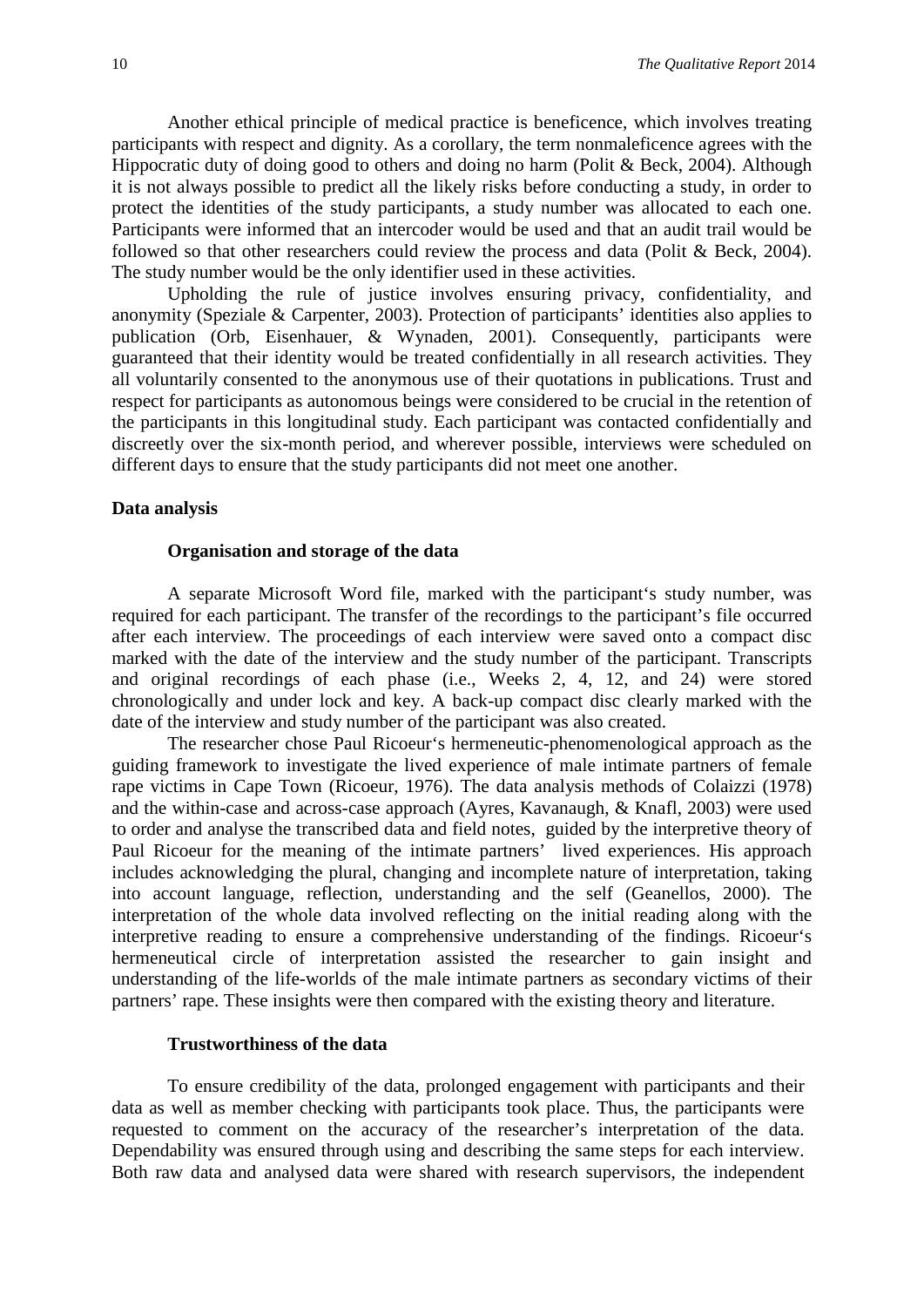coder and the qualitative researcher who performed the audit trial on completion of the study. Conformability was enhanced through the use of a reflective journal kept by the researcher to record her pre-judgments about the participants and the emotional effect the intensity of the interviews had on her. After each interview the researcher's perceptions, emotions, thoughts, ideas and reflections on the interviews were recorded. Additionally, possible biases and consultation with experts in the field of hermeneutic phenomenology were also recorded.

The researcher applied the principle of reflexivity by disclosing her personal feelings, background, perceptions, pre-conceptions, biases, and assumptions to indicate how her role may have affected the study. These were integrated with the participants' interpretations of their lived experiences when entering the hermeneutic circle of appropriation (Ricoeur, 1981). To ensure transferability, the inclusion criteria for the study allowed for the recruitment of a sample of participants whose experiences reflected the key issues in the research problem. Furthermore, findings of similar studies related to the identified themes were sought to allow common threads and transferability of information.

#### **Results**

#### **Demographics of the participants**

The ages of the nine participants ranged between 25 and 54 years. The mean age was 39.1 years. Five participants (55.5% of the sample) were married. Three were of South African Black origin and spoke isiXhosa, a language indigenous to the Western and Eastern Cape of South Africa. Another three participants were Coloured (mixed race) and spoke English and Afrikaans. The final three participants were refugees in South Africa: two were Black Zimbabweans who spoke English and Shona, while another was from the Democratic Republic of the Congo (DRC) and spoke English and French. All the participants lived in townships within the geographic area of the study site in Manenberg, Cape Town. None of the White women who received treatment at the centre during the study period was in an intimate relationship at the time of their rape incident.

#### **Challenges and lessons learned from the pilot study**

When asked their preference for interview location, both participants in the pilot study indicated that they would rather come to the researcher's office or home, or any safe place far away from their homes. Because the rapes had occurred either close to or in their homes, the participants did not feel comfortable engaging in interviews there. The researcher's place of work was the most convenient location for all concerned. Both participants received appointment cards so that the security personnel would allow them access to the building.

During the pilot study, neither participant wished to divulge his personal contact details. As a result, it became obvious that maintaining contact would be stressful and tenuous. For the main study, therefore, the strategy was to request telephone numbers of people whom the participants trusted and whom the researcher could call when unable to reach the participants on their mobile telephones.

A number of potential participants in the pilot phase expressed disappointment that an interpreter would not be present; although they wanted to contribute, and needed to talk to somebody, they were not able to express themselves well in English. The researcher subsequently adjusted the methodology to incorporate an interpreter during the interviews. Unfortunately the interpreter was not available to assist with telephone calls from potential participants, undoubtedly contributing to slow recruitment.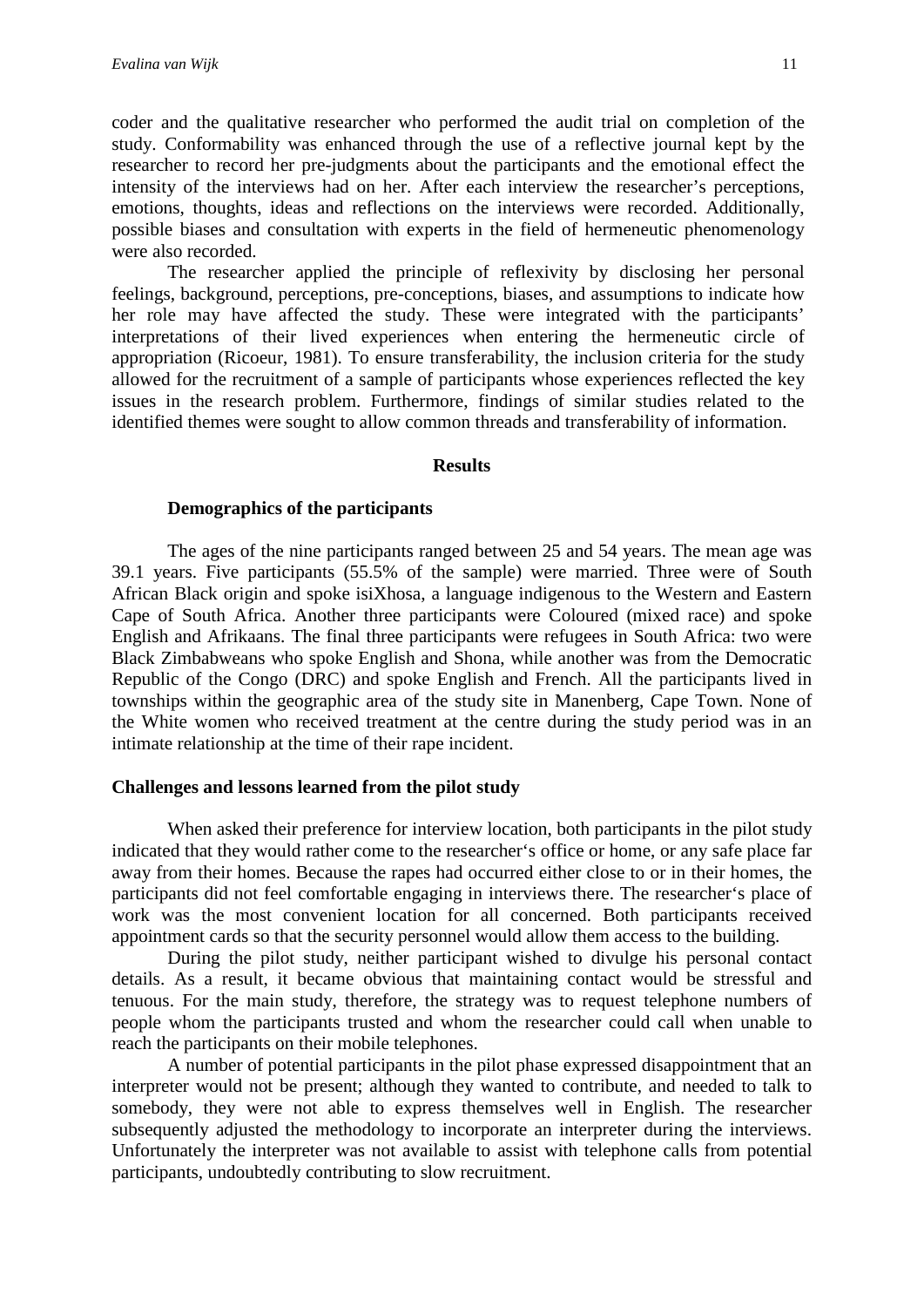Analysis of the data obtained from the two pilot study participants occurred immediately after the interviews. Although the aim of the interviews was to allow the participants to talk freely about their lived experiences, the participants appeared to need much more probing and clarifying than would be acceptable in a qualitative research interview. The researcher assumed that the problem existed because of a language barrier, or because the researcher was a female. The researcher could make informed changes and adjustments to the semi-structured interview schedule and implement strategies for follow-up sessions, before moving on to the main data collection phase. Subsequent data analysis and suggestions obtained from the pilot study participants indicated the efficiency of the interview schedule, making the schedule appropriate for use in the main study.

#### **Difficulties encounter during recruitment and data collection**

One reason for the tardy recruitment during both the pilot phase and the main study was that many of the rape victims were not in intimate relationships. During the recruitment period, some of the potential participants who contacted the researcher reported that they were so overwhelmed by the disclosure of the rape that they were undecided as to what they should do. One could assume that such a dynamic was present in other potential participants too. Others declined to continue after their second or third interview. Although study participants do not have to disclose reasons for discontinuing, it would have been informative to know more about their reasons.

Practical difficulties encountered during the recruitment and data collection process in this study included:

#### • **Interview clashes with potential participants' employment schedules**

Most potential recruits who contacted the researcher after learning of the study were employed. Despite expressing an interest in the study, they did not want to participate in interviews at their workplaces or homes, and could not attend interviews after hours; they requested telephonic interviews. After hearing an explanation of the purpose of the study and the method of data collection, they expressed disappointment but accepted the feedback. The scheduling of interviews involved much negotiation and planning. Despite maximum possible flexibility on the researcher's part, clashes with employment schedules undoubtedly contributed to slow recruitment and to the attrition of actual recruits.

#### • **Language Differences**

A major issue revealed during the pilot phase was that many residents of the main catchment areas of the study site spoke mostly isiXhosa (one of the eleven national languages spoken in South Africa). Many callers indicated that while they wanted to contribute, they were not able to express themselves well in English. The language problem resulted in many lost opportunities and delayed recruitment for the pilot study. However, two intimate partners eventually agreed to participate in the pilot phase.

After the research ethics committee granted permission for the use of an interpreter, the recruitment process improved, though the data collection process continued to be slow. Although all participants were aware that they could express themselves in their language of preference, only three of the eight isiXhosa participants attended the remaining three interview sessions. The reason for the failure to retain these participants despite the availability of an interpreter is unknown.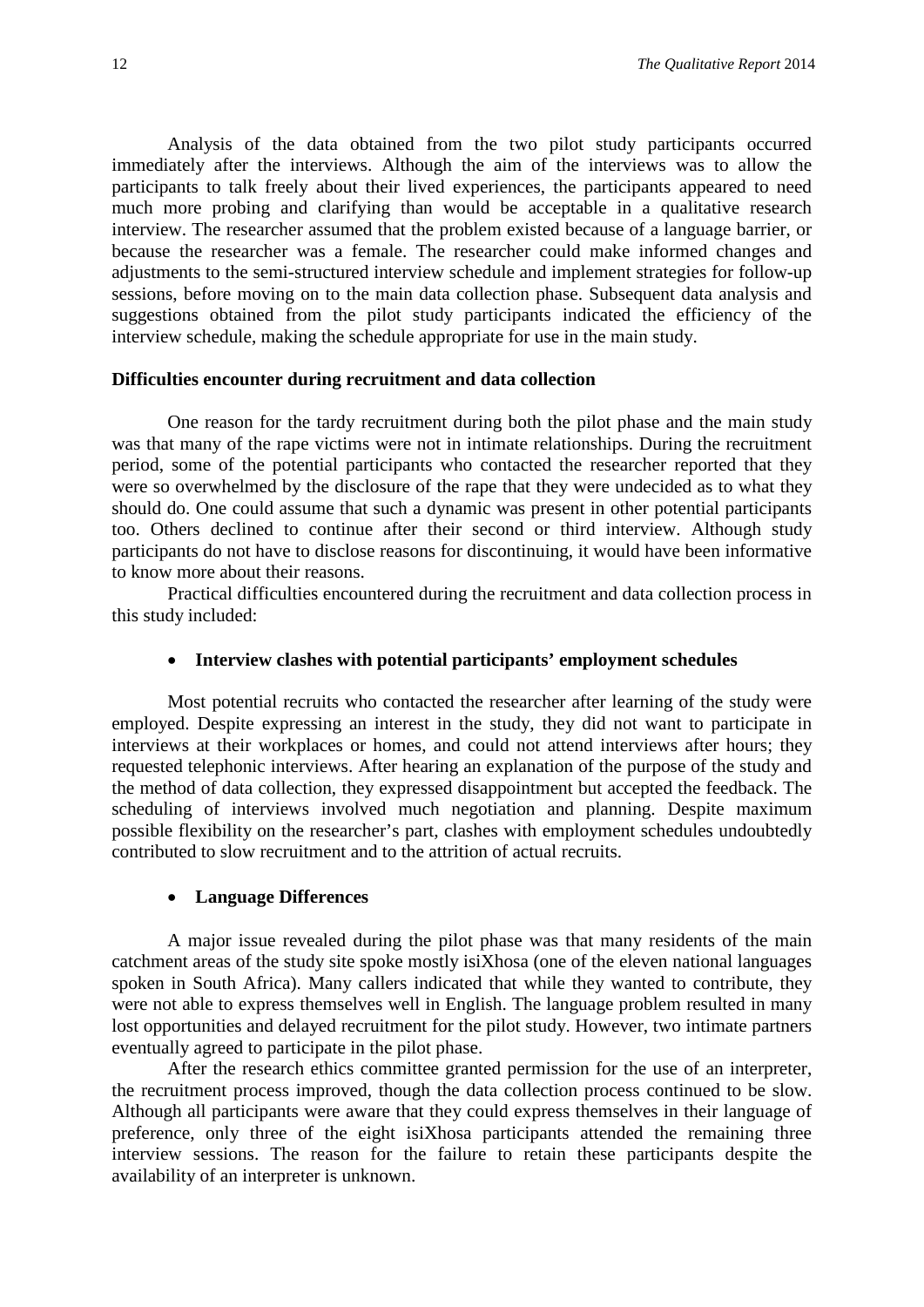#### • **Selection criteria issues**

One reason for the tardy recruitment during both the pilot phase and the main study was that many of the rape victims had separated from their partners or were not in stable, intimate relationships.

#### • **Unavailable subscriber on mobile telephone**

During the recruitment period, the researcher received numerous automatic "Please call me" cellphone messages. However, on dialling these numbers, "subscriber not available" messages were frequently found, some of which may have been from potential recruits who had insufficient airtime available. Another communication difficulty experienced during data collection was that some recruits lost the researcher's contact number, and so they were not able to re-schedule interview dates in time. In addition, the researcher could not reach some recruits when trying to confirm the appointments.

Participants were asked, upon entering the study, to provide an additional contact number of a family member not living with them and to inform the researcher of any changes in residential address or telephone numbers. Despite these precautions, contact was lost with some participants whose telephones were persistently on voicemail or whose telephone numbers no longer existed. Numerous attempts were made to contact those participants, or the family member at the alternative number, without success. Possible explanations for these difficulties are that participants' telephones were stolen or out of airtime, or that they were no longer interested in the study. The numerous telephone calls during the recruitment process and attempts to locate the participants resulted in extremely high telephone bills; fortunately, research funding compensated for these expenses.

#### • **Suspicions of partners**

Apart from the recruitment difficulties experienced, participant dropout from the planned longitudinal component of the study was not unexpected, albeit disappointing. Some reported that when they came home after the interview sessions, their partners wanted to know what they had said to the researcher. Frequently, they responded that they could not remember but the reality was that the interviews seemed to lead to arguments with the partner and additional stress in the already strained relationships. How this situation affected subsequent interviews and data quality was difficult to determine.

#### • **Gender /cultural difference between the researcher and participants**

An aspect which cannot be overlooked was that the researcher was White and female while the participants were male and from diverse cultures. Noticeably, the participants were occasionally too embarrassed to express their feelings genuinely. Men are often hesitant to tell others how they feel, probably because of a culturally constructed perception of "masculinity". The researcher could occasionally sense the participants' difficulty in expressing themselves while sharing their private lives in the interviews; nevertheless, all the participants stressed that they were grateful for the opportunity to share their stories with someone who cared.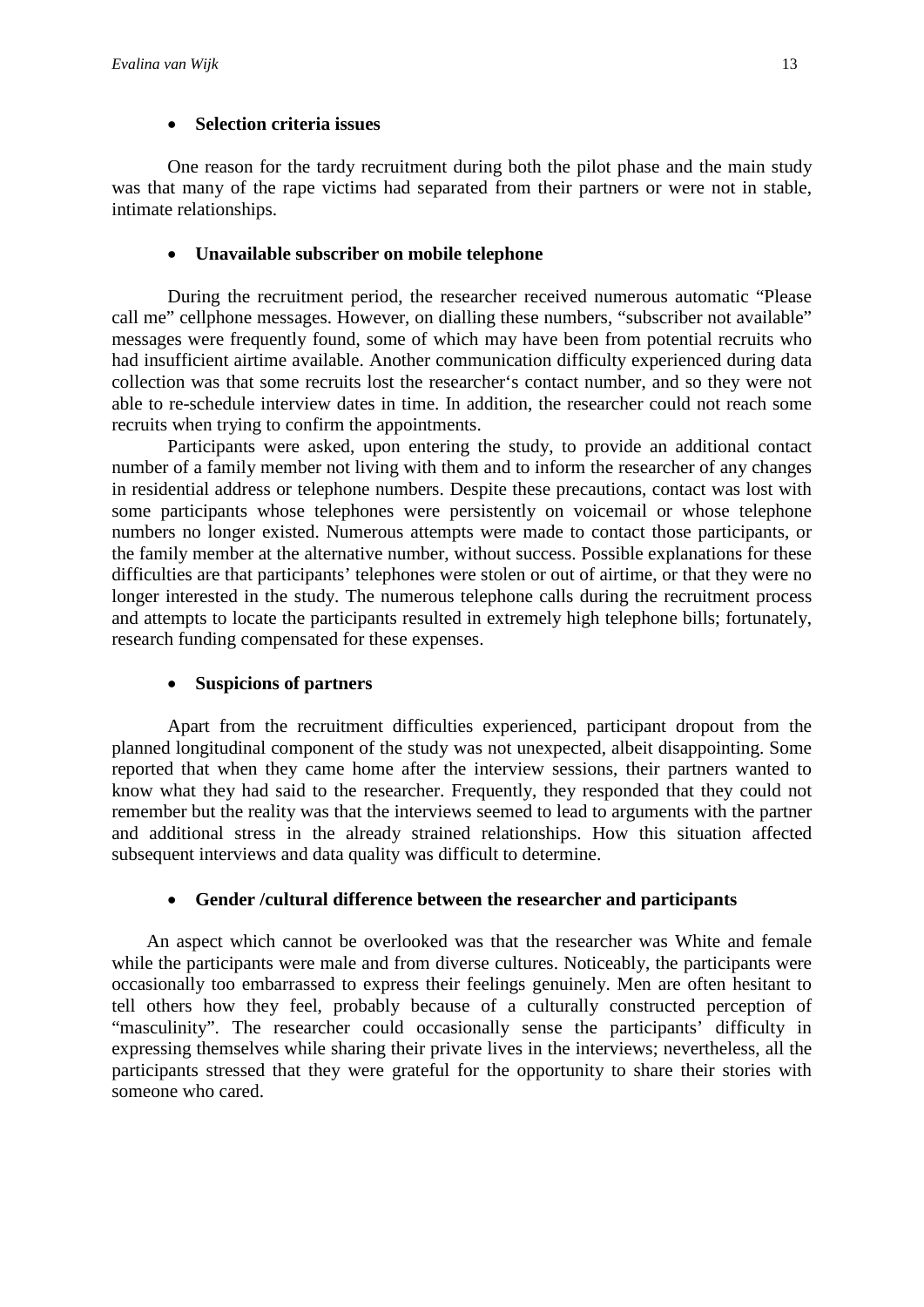#### **Researcher-participant Relationship**

Some participants in this study took advantage of the researcher-participant relationship, from trying to borrow money, to one making sexual advances.

Another problem was that some participants would have benefitted from referral for psychiatric treatment, though they requested that the researcher should counsel them. These requests produced personal conflict for the researcher between her empathic role as mentalhealth nurse practitioner and being the objective researcher with referral pathways defined within the study protocol. After discussion with the researcher's supervisors, clearer boundaries were established between that of a nursing/problem-solving/supportive interview and a research interview; this helped to keep within the parameters and principles of the latter for this study.

It was personally gratifying to observe the men who persisted in the study as they evolved from wounded secondary victims to secondary survivors. A healthy reciprocal relationship developed between this researcher and the participants, as the researcher was the first person with whom the participants had shared the details of their partners' rape. Sterling and Peterson (2004) noted that while strong bonds may develop between researcher and research participants, for every longitudinal study it is important to plan for the termination of the research relationship. From the first interview, the length of the research study was explained and participants were prepared for termination of the research. They were aware that if they should need further assistance after termination, services would be available.

#### • **Sample attrition**

Attrition of recruited men occurred in this study after they met the eligibility criteria. Many of these men failed either to attend the initial interview or to report for their follow-up interviews. The study site is situated in an economically deprived, blue collar suburb and so socio-economic factors could influence participation. Because of the instability of their living conditions and of their relationships with their partners, these men were considered as being at a high risk of failing to follow through with study participation.

Despite the problems during recruitment and data collection described in this report, data saturation was reached with nine participants who successfully completed all four interview sessions over the six-month period. Although most participants were positive about their involvement in the study, three participants related independently that speaking about their experiences appeared, at times, to set them back a step experientially. They preferred, nevertheless, to continue to participate in the study. The researcher noted that because of the long-term relationship that developed, these participants became more open and relaxed when talking about their experiences during subsequent interviews.

#### **Discussion**

The purpose of this qualitative study was to obtain in-depth knowledge and understanding of the participants' experiences after the rape of their partners.

Recruitment and retention are critical components when a vulnerable population, such as men who are secondary victims of rape, is involved in longitudinal sexual assault research. Given that the participants were traumatized, several common features warranted attention in this study. These included continued close collaboration with staff at the recruitment facility, a proper and logical research design, executable and ethical recruitment strategies, the tracking and maintaining of participants during data collection, providing appropriate incentives such as fair financial reimbursements, ongoing attempts to improve the retention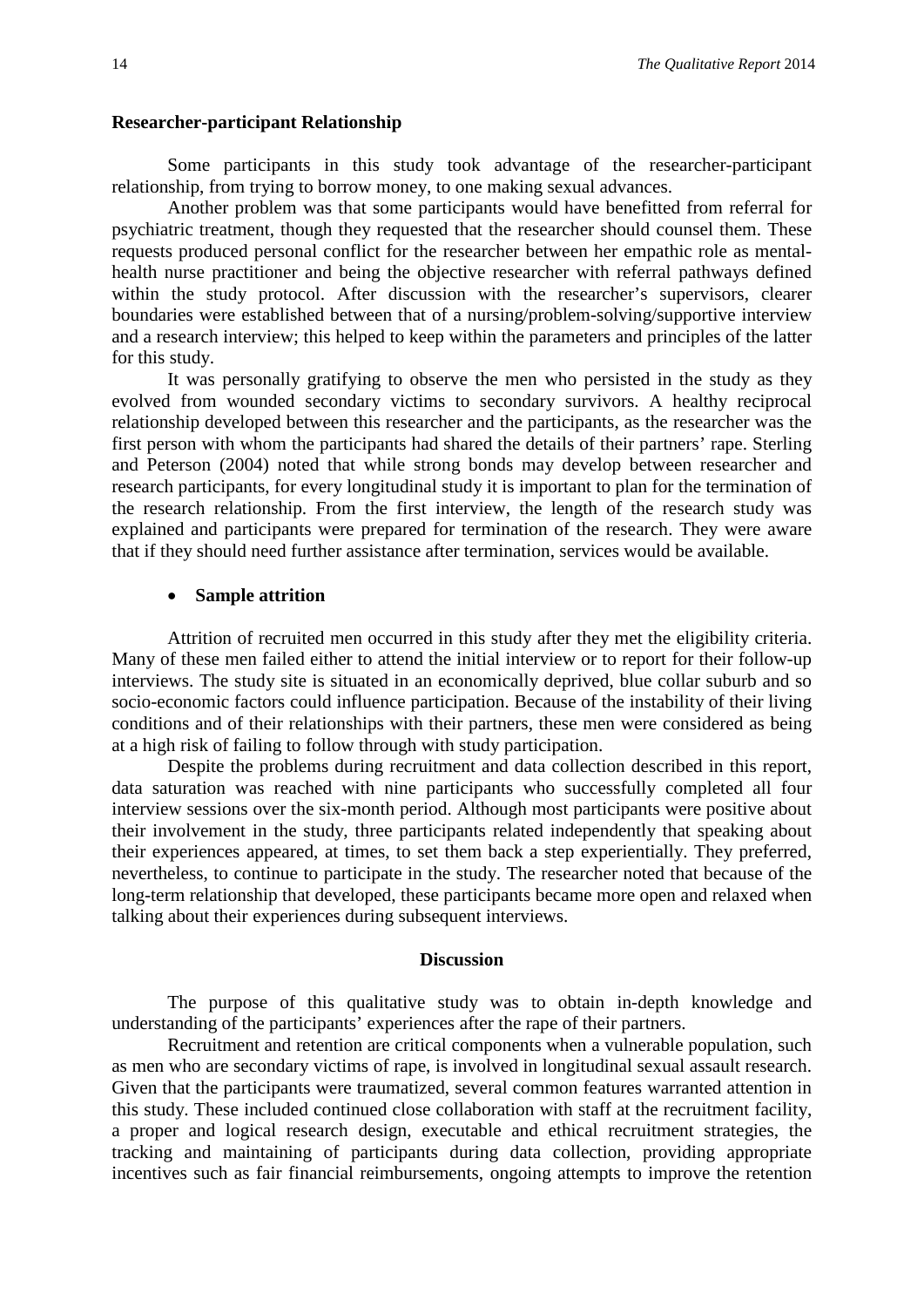of research participants, addressing safety issues, and adhering to ethical principles. Participants who appeared too distressed as a result of the rape of their partners were referred to mental health care facilities and other NGO resources such as Rape Crisis and Lifeline.

Unfortunately, the retention rates were not as good as in longitudinal studies in sexual assault research from abroad, such as those of Brookings, McEvoy, and Reed (1994) and Emm and McKenry (1988), respectively. It should be pointed out, however, that while these longitudinal studies mostly focused on the impact of rape on the intimate partner from the rape victim's perspective, recruiting partners for a study focussing on themselves is more daunting. According to Connop and Petrak (2004) recruitment of male intimate partners of rape victims during their study was a difficult task, because men are "raised to be strong".

Also, tracking the male intimate partners longitudinally is a complex task. In the current study, the retention of recruits for the initial interviews was satisfactory, although afterwards a high dropout rate of participants was experienced, which required re-opening of recruitment. It was only after enrolling the first recruits that it became apparent that a large segment of the study population within the catchment area of the study site was from a poor socio-economic background and therefore they required special tracking techniques to try to maintain contact. Despite the elaborate efforts to locate and retain recruits, attrition continued throughout the study, though this became less during the latter half of the six-month longitudinal period.

It is difficult to imagine how a longitudinal study such as this could ever be performed without cellphone availability. One technique which facilitated both recruitment and retention in this study was the use of a "caller identity," a basic functionality provided by the cellular service provider whereby the name and number of a potential recruit, as supplied to the researcher by a raped woman at the recruitment site, would appear on the researcher's cellphone. This allowed speedy identification of, and established contact with, such a person, and participants could contact the researcher from any location at any time. Other indispensable recruitment and retention strategies included gaining the trust of the participants from the start, the persistent attempts to maintain contact, sending of reminder SMS messages, compensating them for expenses incurred when getting to the interviews, and reminding them of their next interview with appointment cards. Less productive strategies were the attempts to contact the participants' social networks to try to locate them.

Follow-up of such men in a longitudinal study was a challenge for both the researcher and the participants due to the protracted recruitment and follow-up from attrition. However, the final outcome of rich data and creditable conclusions made this a worthwhile exercise. It is tempting to speculate that one possible reason for completing the study was the altruism of the participants; that, their intimate revelations could benefit other male intimate partners of female rape victims in the future.

#### **Limitations**

The actual sample consisted only of males, this was despite the researcher's intention that an intimate partner of either gender was eligible to participate, as long as that person was in an intimate relationship with the female rape victim and was interested in the study. The ratio of female to male intimate partners of female rape victims at the recruitment site was 2:20 (P. Ndlela, personal communication, 27 October 2010).

The recruitment centre was open to all races, and the inclusion criteria for this study made provision for a representative sample. However, only Black and coloured men participated in the study and this could be a limitation. All 157 female rape victims informed of the study at the designated study site during the recruitment phase were Black and coloured. Although a few White rape victims received treatment at that site during the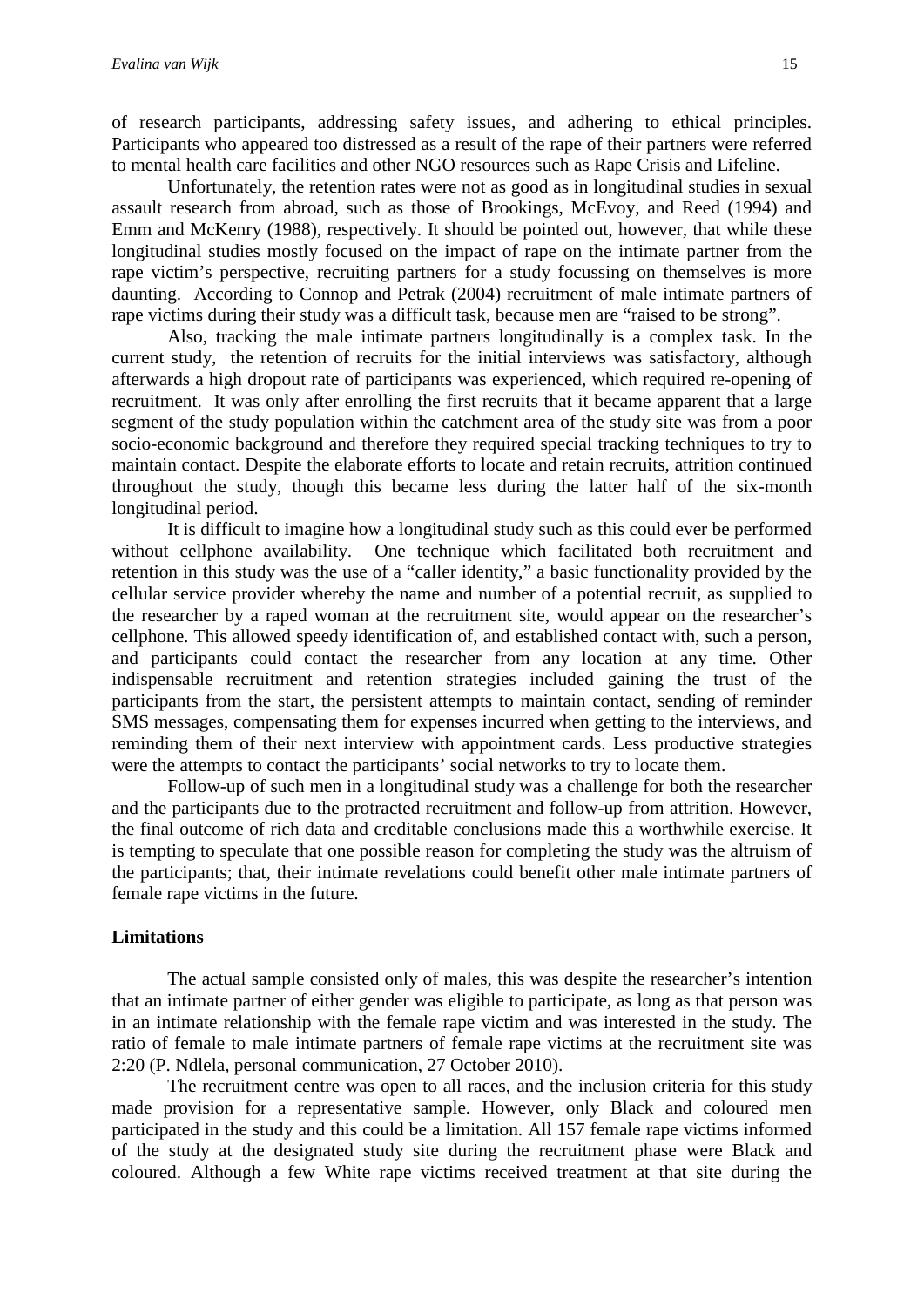recruitment period, they were not in intimate relationships. The researcher certainly did not intend to exclude participants of any particular race; on the contrary, the researcher was striving to obtain a fully representative sample. However, no women from the White or Asian group who were in a relationship attended the centre during the recruitment period. It should be noted, also, that, the ratio of White and Asian female rape victims to coloured/Black victims presenting at the recruitment site was 3:100 (P. Ndlela, personal communication, 27 October 2010).

One reason for the relatively low numbers of White and Asian women presenting at the study site is its geographic location. The centre is near some large Black/coloured suburbs, allowing easier access for women of those groups.

#### **Implications for Researchers**

Future qualitative researchers will do well to heed the challenges and lessons learned from this longitudinal research study which involved a vulnerable population. Failure to attend to these issues will lead to personal frustration and wasting of time and money. There is a paucity of literature, both in South Africa and elsewhere, on the subject of recruiting and retaining vulnerable populations for studies of this nature. In view of this it would be interesting to see the outcome of any similar research involving different cultures or countries; in particular it would be very useful to examine the generality of the findings. It may be valuable if similar studies over a longer period and using the same methodology were set up to examine, more thoroughly the long-term effects of rape on intimate partners.

#### **References**

- Aitken, L., Gallagher, R., & Madronio, C. (2003). Principles of recruitment and retention in clinical trials. *International Journal of Nursing Practice*, *9*(6), 338-346.
- Allen, J. K. (1996). Coronary risk factor modification in women after coronary artery bypass surgery. *Nursing Research, 45*(5), 260-265.
- Ayres, L., Kavanaugh, K., & Knafl, A. K. (2003). Within-case and across-case approaches to qualitative data analysis*. Qualitative Health Research*, *13*(6), 871-883.
- Babbie, E., & Mouton, J. (1995). *The practice of social research* (7<sup>th</sup> ed.). Belmont, CA: Wadsworth.
- Becker, C. S. (1992). *Living and relating: An introduction to phenomenology*. Newbury Park, CA: Sage.
- Bonk, J. (2010). A road map for the recruitment and retention of older adult participants for longitudinal studies. *The American Geriatrics Society, 58*(Supplement s2), 303-307.
- Brookings, J. B., McEvoy, A. W., & Reed, M. (1994). Sexual assault recovery and male significant others. *Families in Society: The Journal of Contemporary Human Services*, *75*(5), 295-299.
- Campbell, R., Sprague, H. B., Cottrill, S., & Sullivan, C. M. (2011). Longitudinal research with sexual assault survivors: A methodological review. *Journal of Interpersonal Violence*, *26*(3), 433-461.
- Case, L. D., Naughton, M. J., Lesser, G. J., Rapp, S. R., Vitolins, M., Sheidler, V. R., … Shaw, E. G. (2010). Recruitment and retention in the Wake Forest University CCOP research base. *Journal of Clinical Oncology*, *28*(15), e19543. Retrieved from ASCO Annual Meeting Proceedings (Post-Meeting Edition, May 20 Supplement)
- Clayton, K. (2009). The declaration of Helsinki: Is it still relevant in the ethical conduct of clinical trials? Retrieved from [http://www.nexusoncology.com/.../.](http://www.nexusoncology.com/.../) [16 July 2010]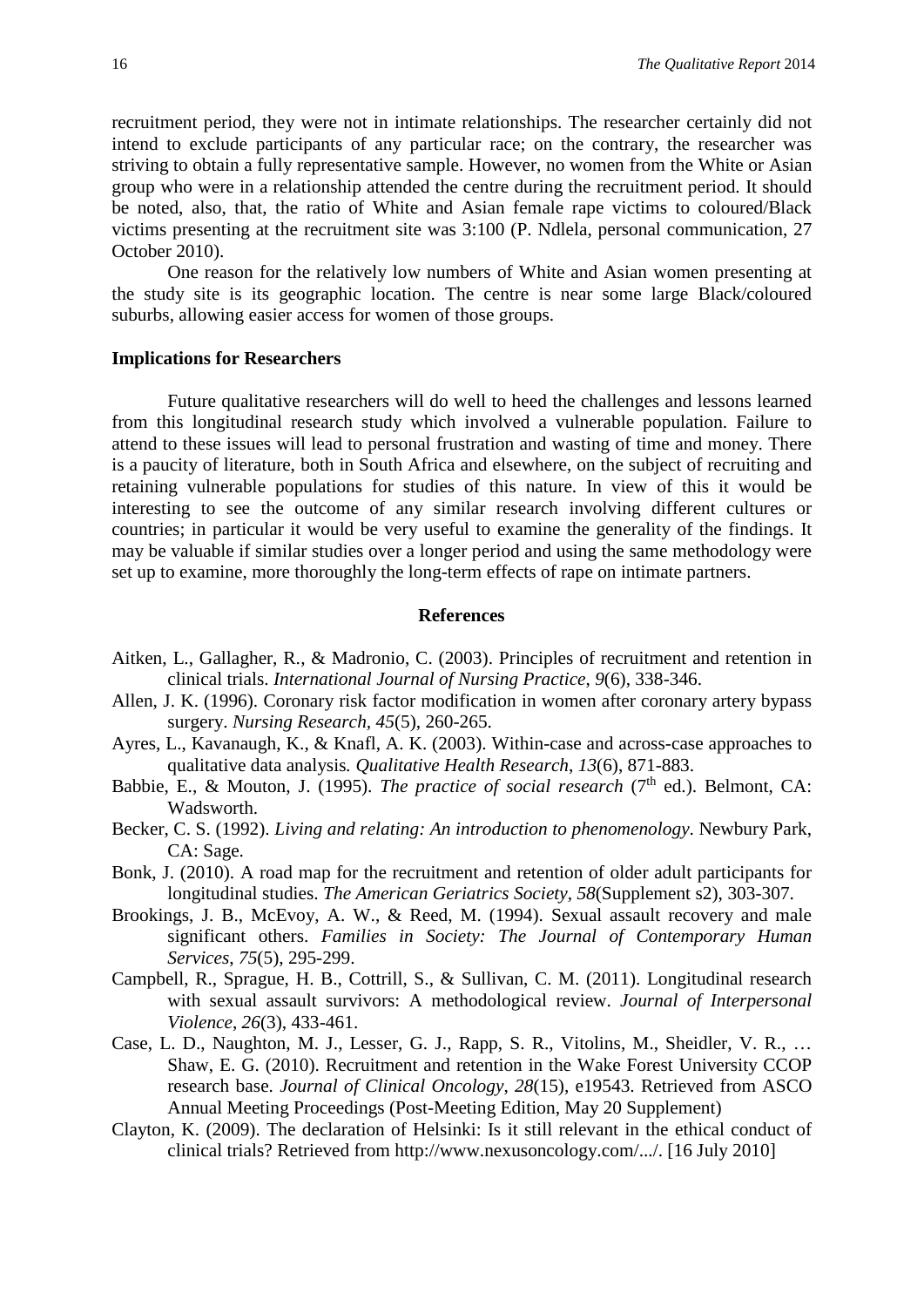- Colaizzi, P. F. (1978). Psychological research as the phenomenologist views it. In R. Valle & M. King (Eds.), *Existential-phenomenological alternatives for psychology* (pp. 48- 71). New York, NY: Oxford University Press.
- Connop, V., & Petrak, J. (2004). The impact of sexual assault on heterosexual couples. *Sexual & Relationship Therapy*, *19*(1), 29-38.
- Cooley, M. E., Sarna, L., Brown, J. K., Williams, R. D., Chernecky, C., Padilla, G., & Danao, L. L. (2003). Challenges of recruitment and retention in multisite clinical research. *Cancer Nursing, 26*(5), 376-384.
- Cottler, L. B., Compton, W. M., Ben-Abdallah, A., Horne, M., & Claverie, D. (1996). Achieving a 96.6 percent follow-up rate in a longitudinal study of drug abusers. *Drug and Alcohol Dependence, 41*(3)*,* 209-217.
- Davis, M., & Addis, M. (1999). Predictors of attrition from behavioral medicine treatments. *Annals of Behavioral Medicine*, *21*(4), 339-349.
- Deane, K. A., & Degner, L. F. (1998). Information needs, uncertainty, and anxiety in women who had a breast biopsy with benign outcome. *Cancer Nursing*, *21*(2), 117-126.
- Des Jarlais, D. C., Perlis, T. E., & Settembrino, J. M. (2005). The use of electronic debit cards in longitudinal data collection with geographically mobile drug users. *Drug and Alcohol Dependence*, *77*(1), 1-5.
- De Vos, A. S., Strydom, H., Fouche, C. B., & Delport, C. S. L. (2005). *Research at grass roots* (3rd ed.)*.* Pretoria, RSA: Van Schaik.
- DiMattio, M. J. (2001). Recruitment and retention of community-dwelling, aging women in nursing studies. *Nursing Research, 50*(6), 369-373.
- Dowling, G. A., & Wiener, C. L. (1997). Roadblocks encountered in recruiting patients for a study of sleep disruption in Alzheimer's disease. *Journal of Nursing Scholarship*, *29*(1), 59-64.
- Dutton, M. A., Holtzworth-Munroe, A., Jouriles, E., McDonarld, R., Krishnan,S., McFarlane, J., & Sullivan, C. (2003). Recruitment and retention in intimate partner violence research. Retrieved from http:// [www.ncjrs.gov/pdffiles1/nij/201943.pdf](http://www.ncjrs.gov/pdffiles1/nij/201943.pdf)
- El-Khorazaty, M. N., Johnson, A., Kiely, M., El-Mohandes, A., Subramanian, S., Laryea, A., … Joseph, J. (2007). Recruitment and retention of low-income minority women in a behavioral intervention to reduce smoking, depression, and intimate partner violence during pregnancy. *BioMed Central Journal: Public Health*, *7*, 233.
- Elam, G., & Fenton, K. A. (2003). Researching sensitive issues and ethnicity: Lessons from sexual health. *Ethnicity & Health*, *8*(1), 15-17.
- Ellsberg, M., & Heise, L. (2005). *Researching violence against women: A practical guide for researchers and activists*. Program for Appropriate Technology in Health (PATH), World Health Organization. Retrieved from [http://www.path.org/files/GBV\\_rvaw\\_front.pdf](http://www.path.org/files/GBV_rvaw_front.pdf)
- Emm, D., & McKenry, P. C. (1988). Coping with victimization: The impact of rape on female survivors, male significant others and parents. *Contemporary Family Therapy*, *10*(4), 272-279.
- Geanellos, R. (2000). Exploring Ricoeur's hermeneutic theory of interpretation as a method of analysing research texts. *Nursing Inquiry*, *7*(2), 112-119.
- Given, B. A., Keilman, L. J., Collins, C., & Given, C. W. (1990). Strategies to minimize attrition in longitudinal studies. *Nursing Research, 39*(3), 184-186.
- Gonder-Frederick, L. (2008). Participant retention in clinical research: A major challenge. Retrieved from http:// www.healthsystem.virginia.edu/internet/ican/lgf\_spring\_08.doc
- Good, M., & Schuler, L. (1997). Subject retention in a controlled clinical trial. *Journal of Advanced Nursing, 26*(2), 351-355.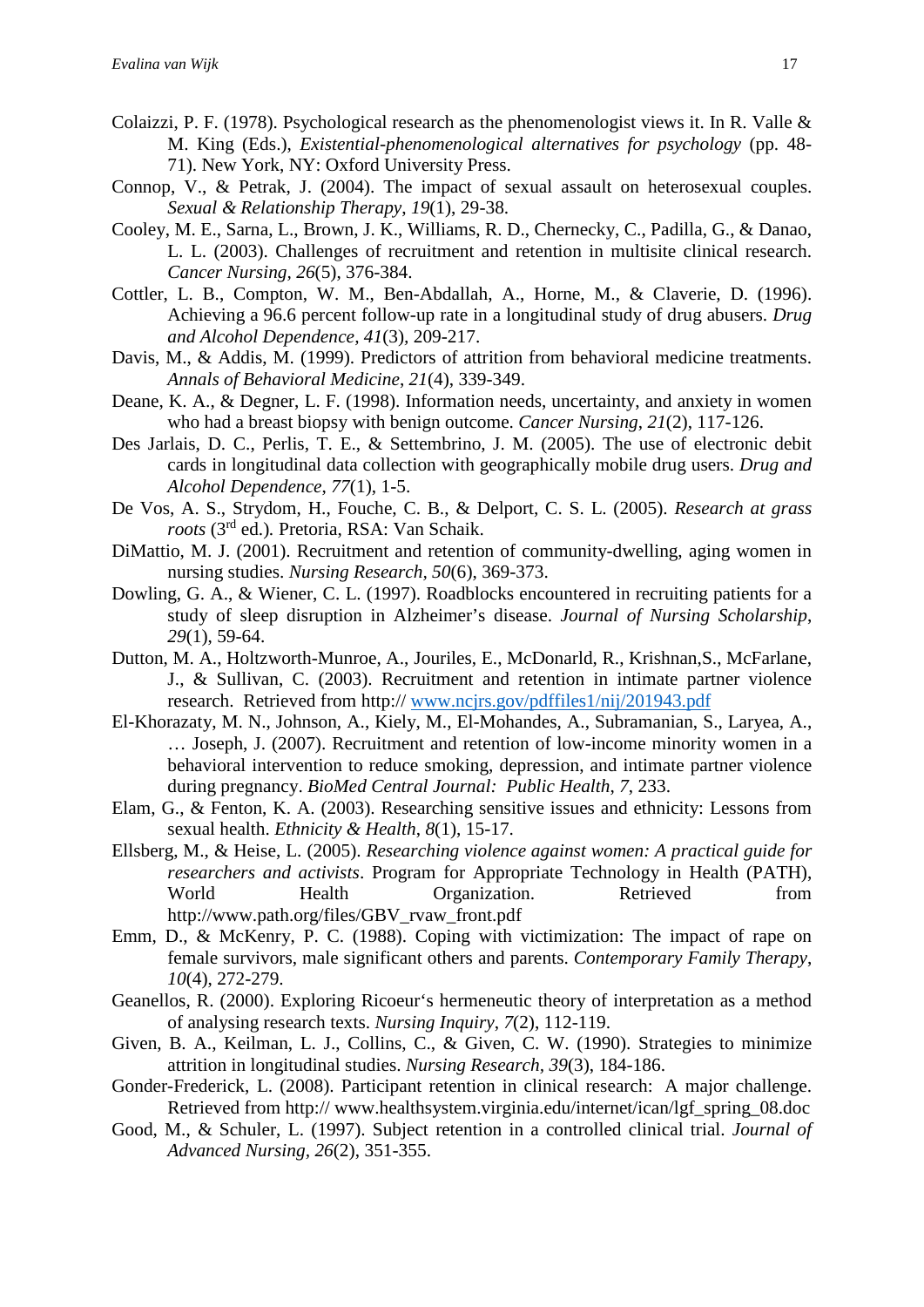- Gross, D., & Fogg, L. (2001). Clinical trials in the 21st century: The case for participantcentered research. *Research in Nursing and Health*, *24*(6), 530-539.
- Gross, D., Julion, W., & Fogg, L. (2001). What motivates participation and dropout among low-income urban families of color in a prevention intervention? Family Relations *50*(3), 246-254.
- Gubrium, J. F., & Holstein, J. A. (2001). *Handbook of interview research: Context and method.* Thousand Oaks, CA: Sage.
- Gul, R. B., & Ali, P. A. (2010). Clinical trials: The challenge of recruitment and retention of participants. *Journal of Clinical Nursing*, *19*(1-2), 227-233.
- Hansen, W., Collins, L., Malotte, C., Johnson, C., & Fielding, J. (1985). Attrition in prevention research. *Journal of Behavioral Medicine*, *8*(20) 261-275.
- Harris, P. (1998). Attrition revisited. *American Journal of Evaluation, 19*(3), 119.
- Heidrich, S. (1994). The self, health, and depression in elderly women. *Western Journal of Nursing Research, 16*(5), 544-555.
- Jacobson, C. (2009). Rape linked to manhood in South Africa. Retrieved from http://www.chicagodefender.com.article/5462-rape-linked-to-man [5 January 2014]
- Julion, W.*,* Gross, D.*, &* Barclay-McLaughlin, G. (2000). Recruiting families of color from the inner city: Insights from the recruiters*. Nursing Outlook,* 48*(*5*),* 230*-*237
- Keith, S. J. (2001). Evaluating characteristics of patient selection and dropout rates. *Journal of Clinical Psychiatry*, *62* (suppl. 9), 11-14.
- Kilanowski, J. F. (2006). Lessons learned from a pilot study on the health status of children from itinerant populations. *Journal of Pediatric Health Care*, 20(4), 253-260.
- Leonard, N. R., Lester, P., Rotheram-Borus, M. J., Mattes, K., Gwadz, M., & Ferns, B. (2003). Successful recruitment and retention of participants in longitudinal behavioral research. *AIDS Education and Prevention*, *15*(3), 269-281.
- Loftin, W. A., Barnett, S. K., Bunn, P. S., & Sullivan, P. (2005). Recruitment and retention of rural African Americans in diabetes research: Lessons learned. *Diabetes Education*, *31*(2), 251-259.
- Lyons, K. S., Carter, J. H., Carter, E. H., Rush, K. N., Stewart, B. J., & Archbold, P. G. (2004). Focus on research methods: Locating and retaining research participants for follow-up studies. *Research in Nursing and Health, 27*(1), 63-68.
- McFarlane, J. (2007). Strategies for successful recruitment and retention of abused women for longitudinal studies. *Issues in Mental Health Nursing*, *28*(8), 883-897.
- McKenzie, M., Tulsky, J. P., Long, H. L., Chesney, M., & Moss, A. (1999). Tracking and follow-up of marginalised population: A review. *Journal of Health Care for the Poor and Underserved, 10*(4), 409-429.
- Molloy, D., Woodfield, K. & Bacon, J. (2002). Longitudinal qualitative research approaches in evaluation studies. [Online]. Available: [http://www.research.dwp.gov.uk/asd/asd5/WP7.pdf \[25](http://www.research.dwp.gov.uk/asd/asd5/WP7.pdf%20%5b25) February 2014]
- Moore, M. L. (1997). Recruitment and retention: Nursing research among low-income pregnant women. *Applied Nursing Research,* 10(3), 151-158.
- Nishimoto, R. H. (1998). Who drops out of drug-user treatment research on women? *Substance Use and Misuse*, *33*(6), 1291-1313.
- Orb, A., Eisenhauer, L., & Wynaden, D. (2001). Ethics in qualitative research. *Journal of Nursing Scholarship,* 1, 93-96.
- Packer, M. J. & Addison, R. B. (Eds.). (1989). *Entering the circle: Hermeneutic investigation in psychology.* Albany, NY: State University of New York Press.
- Parra-Medina, D., Antonio, A., Smith, S., Levin, S., Kirkner, G., & Mayer-Davis, E. (2004). Successful recruitment and retention strategies for a randomized weight management trial for people with diabetes living in rural, medically underserved counties of South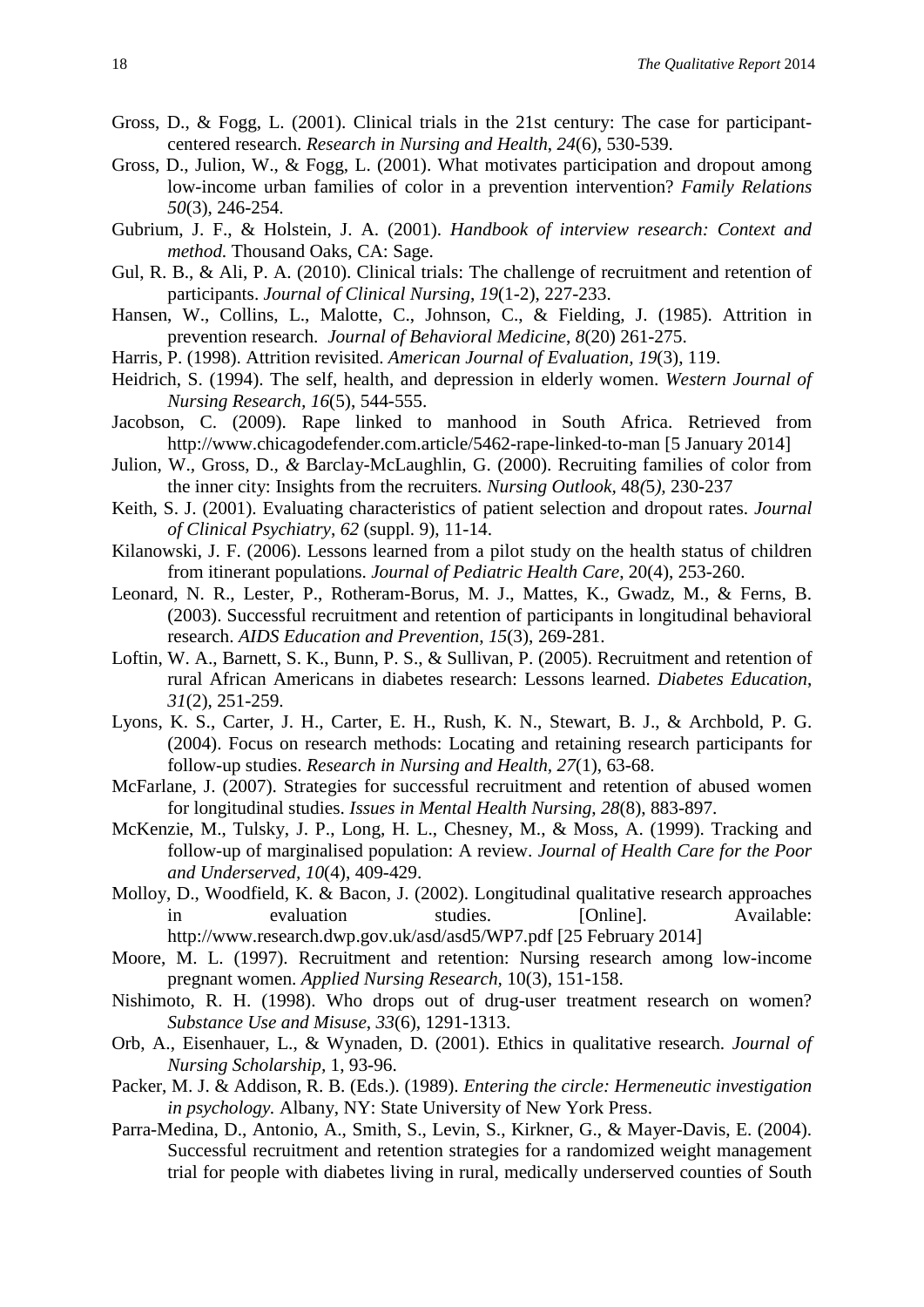Carolina: The POWER Study. *Journal of the American Diabetic Association, 104*(1), 70-75.

- Patel, M. X., Doku, V., & Tennakoon, L. (2003). Challenges in recruitment of research participants. *Advances in Psychiatric Treatment*, *9*, 229-238.
- Polit, D. F., & Beck, C. T. (2004). *Nursing research: Principles and methods* (7<sup>th</sup> ed.). Philadelphia, PA: Lippincott Williams & Wilkins.
- Polit, D. F., & Hungler, B. P. (1999). *Nursing research: Principles and methods* (6<sup>th</sup> ed.) Philadelphia, PA: Lippincott Williams & Wilkins.
- Pollio, D. E., Thompson, S. J., & North, C. S. (2000). Agency-based tracking of difficult-tofollow populations: Runaway and homeless youth programs in St. Louis, Missouri. *Community Mental Health Journal, 36*(3), 247–258.
- Ribisl, K. M., Walton, M. A., Mowbray, C. T., Luke, W., Davidson W. S., & Bootsmiller, B. J. (1996). Minimizing participant attrition in panel studies through the use of effective retention and tracking strategies: Reviews and recommendations. *Evaluation and Program Planning*, *19*(1), 1-25.
- Ricoeur, P. (1976). *Interpretation theory: Discourse and the surplus of meaning*. Fort Worth, TX: Christian University Press.
- Ricoeur, P. (1981). *Appropriation in Paul Ricoeur, hermeneutics and the human sciences: Essays on language, action and interpretation*. Translated from French by J. B. Thompson. Cambridge, MA: Cambridge University Press.
- Rudy, E. B., Estok, P. J., Kerr, M. E., & Menzel, L. (1994). Research incentives: Money versus gifts. *Nursing Research*, *43,* 253-255.
- Rumptz, M. H., Sullivan, C. M., Davidson, W. S., & Basta, J. (1991). An ecological approach to tracking battered women over time. *Violence and Victims*, *6*(3), 237-244.
- Ryan, E. A, & Hayman, L. L. (1996). The role of the family coordinator in longitudinal research: Strategies to recruit and retain families. *Journal of Family Nursing 2*(3)*,* 325-335.
- Scott, C. K. (2004). A replicable model for achieving over 90% follow-up rates in longitudinal studies of substance abusers. *Drug and Alcohol Dependence, 74*(1), 21- 36.
- Shaughnessy, M. (2002). Research with older adults: Overcoming the challenges. Recruitment and retention of older adults in clinical research. Retrieved from stti.confex.com/stti/sos13/techprogram/paper\_11513.htm
- Siddiqui, O., Flay, B. R., & Hu, F. B. (1996). Factors affecting attrition in a longitudinal smoking prevention study. *Journal of Preventive Medicine, 25*(5)*,* 554-560.
- Speziale, H. J., & Carpenter, D. J. (2003). *Qualitative research in nursing. Advancing the humanistic imperative* (3rd ed.). Philadelphia. PA: Lippincott Williams & Wilkins.
- Sterling, Y. M., & Peterson, J. W. (2004). Lessons learned from a longitudinal qualitative family systems study. *Applied Nursing Research*, *18*(1), 44-49.
- Streiner, D. L. (1990). Sample size and power in psychiatry. *Canadian Journal of Psychiatry, 35*(7), 616-620.
- Streubert, H. J., & Carpenter, D. J. (1999). *Qualitative research in nursing: Advancing the humanistic imperative.* (2<sup>nd</sup> ed.) Philadelphia: Lippincott Williams & Wilkins.
- Sullivan, C. M., & Cain, D. (2004). Ethical and safety considerations when obtaining information from or about battered women for research purposes. *Journal of Interpersonal Violence*, *19*(5), 603-618.
- Tansey, C., Matte, A., Needham, D., & Herridge, M. (2007). Review of retention strategies in longitudinal studies and application to follow-up of ICU survivors. *Journal of Intensive Care Medicine, 33*(12), 2051-2057.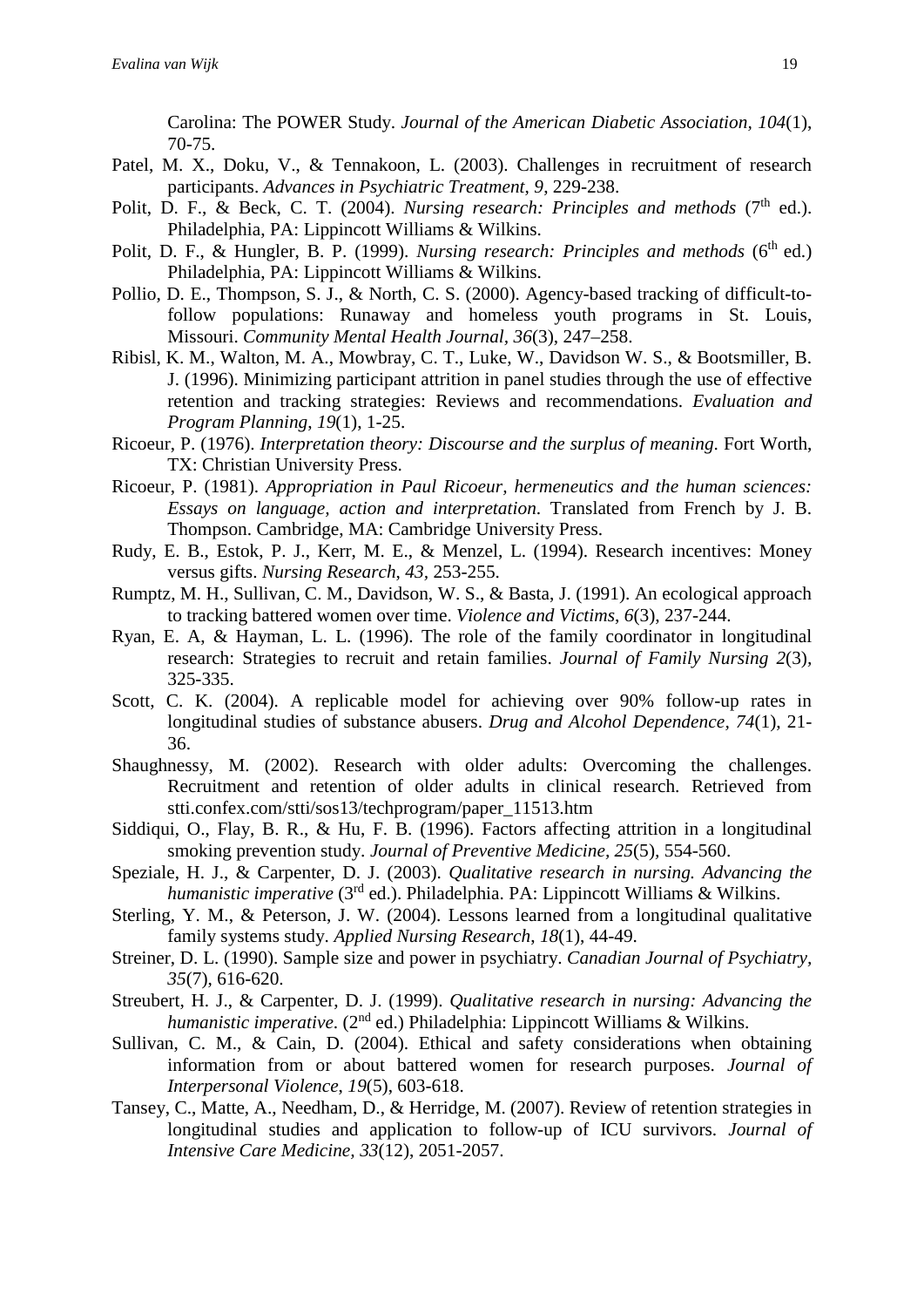- Thabane, L., Jinhui, M., Chu, R., Cheng, J., Ismaila, A., Rios, L. P.,… Goldsmith, C.H. (2010). A tutorial on pilot studies: The what, why and how. Retrieved from <http://www.biomedcentral.com/1471-2288/10/1>
- Ulin, P. R., Robinson, E. T., & Tolley, E. E. (2005). *Qualitative methods in public health: A field guide for applied research*. San Francisco, CA: Jossey-Bass.
- Ulrich, C. M., Wallen, G. R., & Grady, C. (2002). Research vulnerability and patient advocacy: Balance-seeking perspectives for the clinical nurse scientist? *American Journal of Nursing Research, 51*(2), 71.
- Van Teijlingen, E., & Hundley, V. (2001). The importance of pilot studies: The example of the Scottish British Births Survey. *Journal of Advanced Nursing*, *34*(298), 295.
- Van Teijlingen, E., & Hundley, V. (2002). The importance of pilot studies. *Nursing Standard*, *16*(40), 33-36.
- Van Wijk, E. (2012). The experiences of male intimate partners' of female rape victims from Cape Town, South Africa: Their journey from secondary victims to secondary survivors. In T. Germain & S. Devey (Eds.), *Conflict-related sexual violence international law, local responses.* Bloomfield, CT*:* Kumarian Press
- Walters, A. J. (1995). The phenomenological movement: Implications for nursing research. *Journal of Advanced Nursing, 22*(4), 791-799.
- Watson, J. M., & Torgerson, D. J. (2006). Increasing recruitment to randomised trials: A review of randomised controlled trials. Retrieved from http://www.ncbi.nlm.nih.gov/pubmed/16854229
- Wright, J. D., Allen, T. L., & Devine, J, A. (1995). Tracking non-traditional populations in longitudinal studies. *Evaluation and Program Planning, 18*(3), 267-277.
- Ziek, K., Beardsley, M., Deren, S., & Tortu, S. (1996). Predictors of follow-up in a sample of urban crack users. *Evaluation and Program Planning, 19*(3), 219-224.

#### **Author Note**

Evalina van Wijk earned her Doctor of Philosophy degree in Nursing from the University of Cape Town, South Africa in 2011. She received her Master of Science degree in Psychiatric Nursing Science in 2006 from the University of the Western Cape, South Africa. Dr Van Wijk has been a recipient of the African Doctoral Dissertation Research Fellowship award offered by the African Population and Health Research Centre (APHRC) in partnership with the International Development Research Centre (IDRC) – (2009) as well as a research grant from the Margaret McNamara Research Foundation (2010). While pursuing her doctoral degree, Dr. Van Wijk worked as a senior lecturer for the department of Health at the Western Cape College of Nursing. Currently she is teaching the Advanced Psychiatric Nursing Course.

Dr. Van Wijk has presented her research at international and national conference meetings and workshops. Additionally Dr. Van Wijk has published her research in the International Journal of Qualitative Methods, the Qualitative Report as well as the Curationis (A South African Journal). Dr. Van Wijk wrote a chapter: The Experiences of Male Intimate Partners' of Female Rape Victims from Cape Town, South Africa: Their Journeys from Secondary Victims to Secondary Survivors of Rape. It was published in 2012 in Conflict-Related Sexual Violence: International Law, Local Response edited by Susan Devey and Tonia Germain.

Dr. Van Wijk's PhD dissertation: The lived experience of male intimate partners of female rape victims in Cape Town, South Africa was supervised by Proff. S. Duma and Pat Mayers - from the University of Cape Town, South Africa.